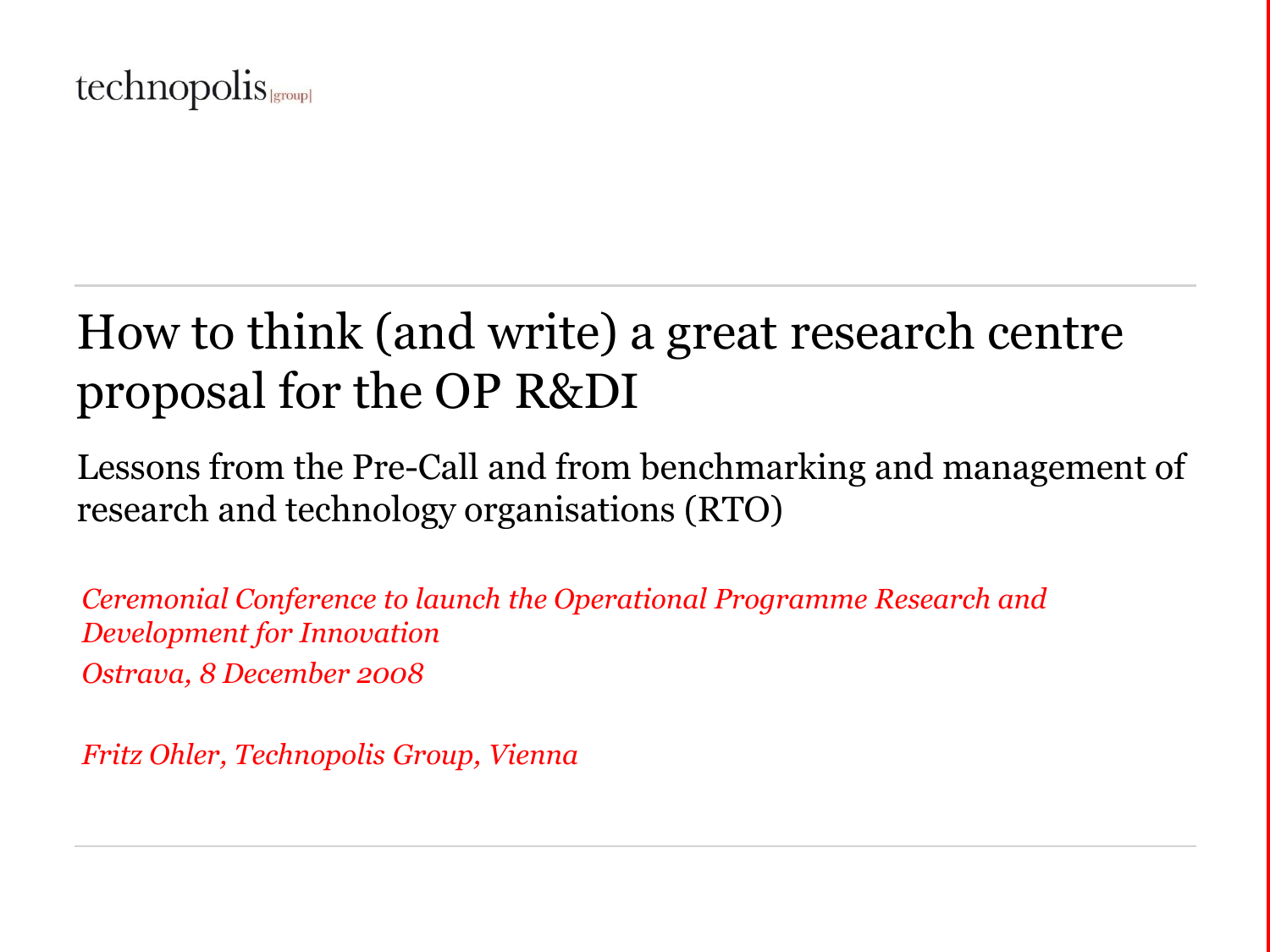technopolis

## **Overview**

- Part 1
	- *Some stylized facts and (wrong) beliefs about the role and the management of RTOs*
- Part 2
	- *Lessons from the pre-call*
- Part 3
	- *Accomplishing RTOs: An introduction into performance contracts*
- Part 4
	- *What counts? The criteria for selecting proposals*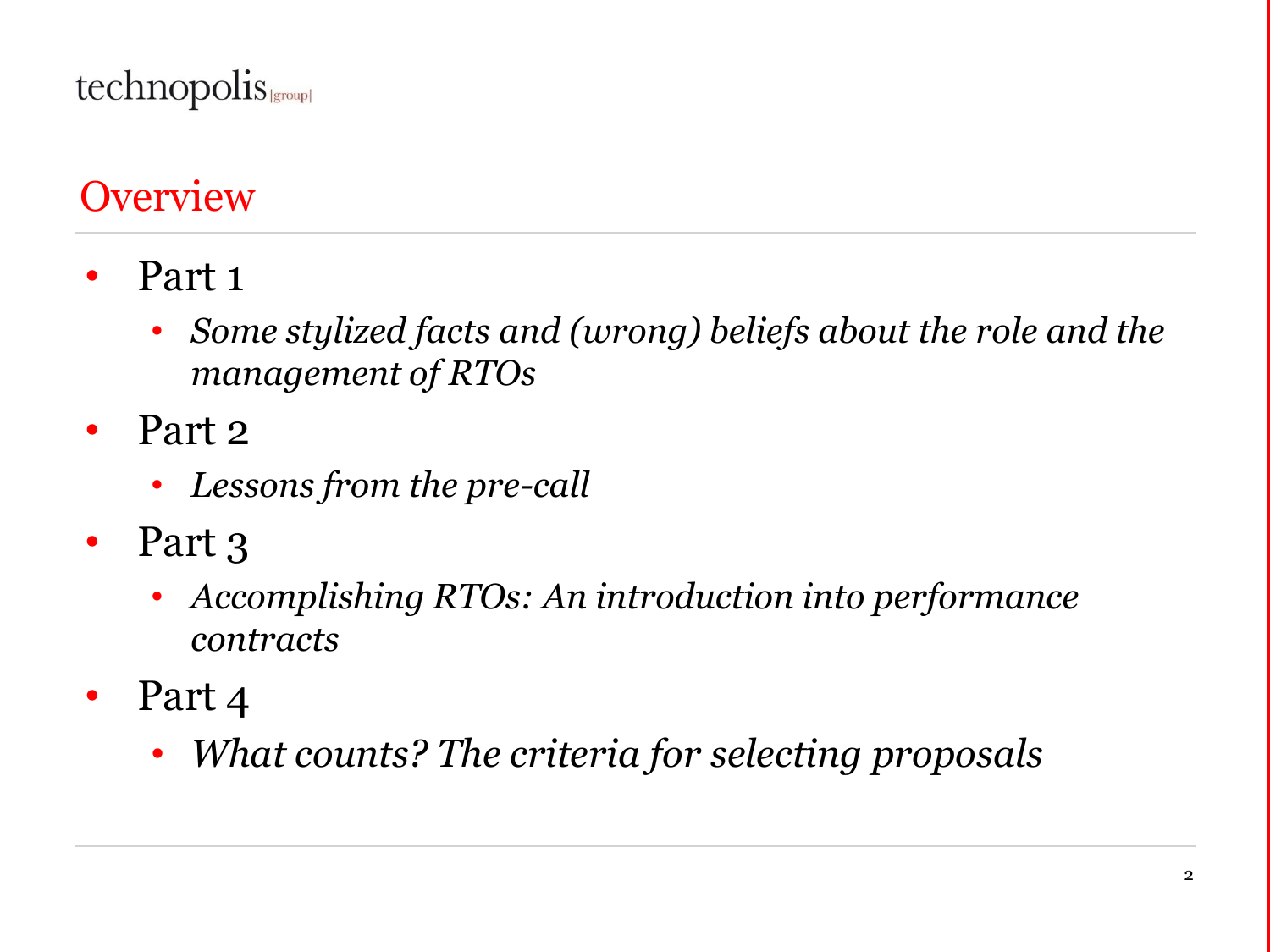### technopolis

# Part 1 Some stylized facts and (wrong) beliefs about the role and the management of RTOs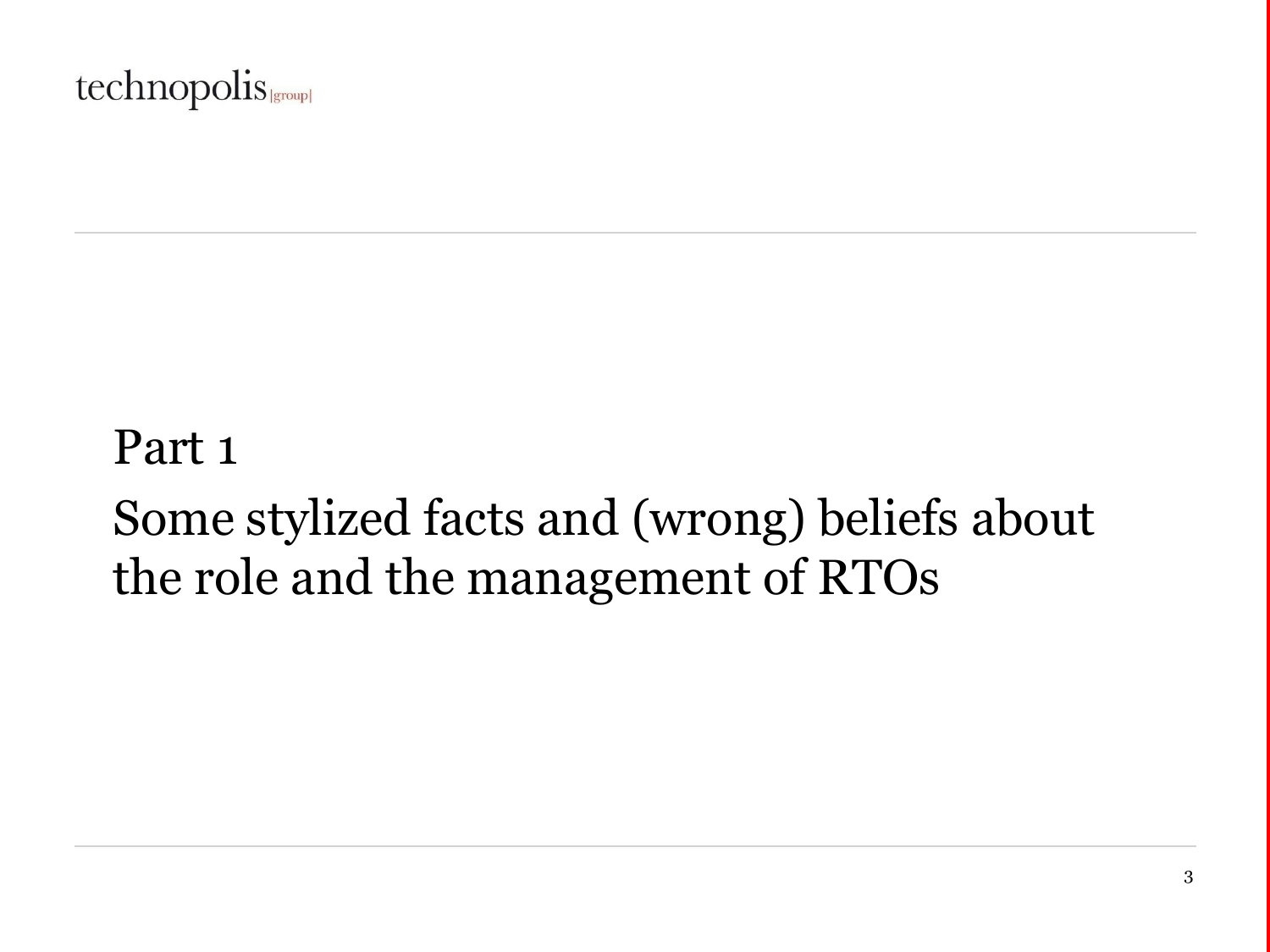## 1. RTOs suffer from a mission overload: The Swiss army knife

- The X-Centre performs (1) research and (2) development and related (3) measurement and  $(4)$  testing in areas which are of particular  $(5)$  societal and  $(6)$  economic relevance to  $(7)$  the country
- In doing so, the X-Centre adopts an (8) inter- and (9) trans-disciplinary approach aiming at (10) international excellence and (11) visibility
- The X-Centre shall  $(12)$  collaborate with the  $(13)$  private sector,  $(14)$ public administration as well as (15) stakeholder organisations in order to (16) develop and (17) support the implementation of (18) innovative, (19) economically feasible and (20) environment-friendly (21) systems solutions
- In doing so, the X-Centre provides a (22) sustainable contribution to the (23) benefit and the  $(24)$  security of the country
- The 'It-does-everything-except-make-the-tea'-model
	- *Overloaded with expectations*
	- *Expectations are oriented at impacts rather than at outcomes*
	- *Impossible mission*  $\rightarrow$  *dissolution of mission and relevance*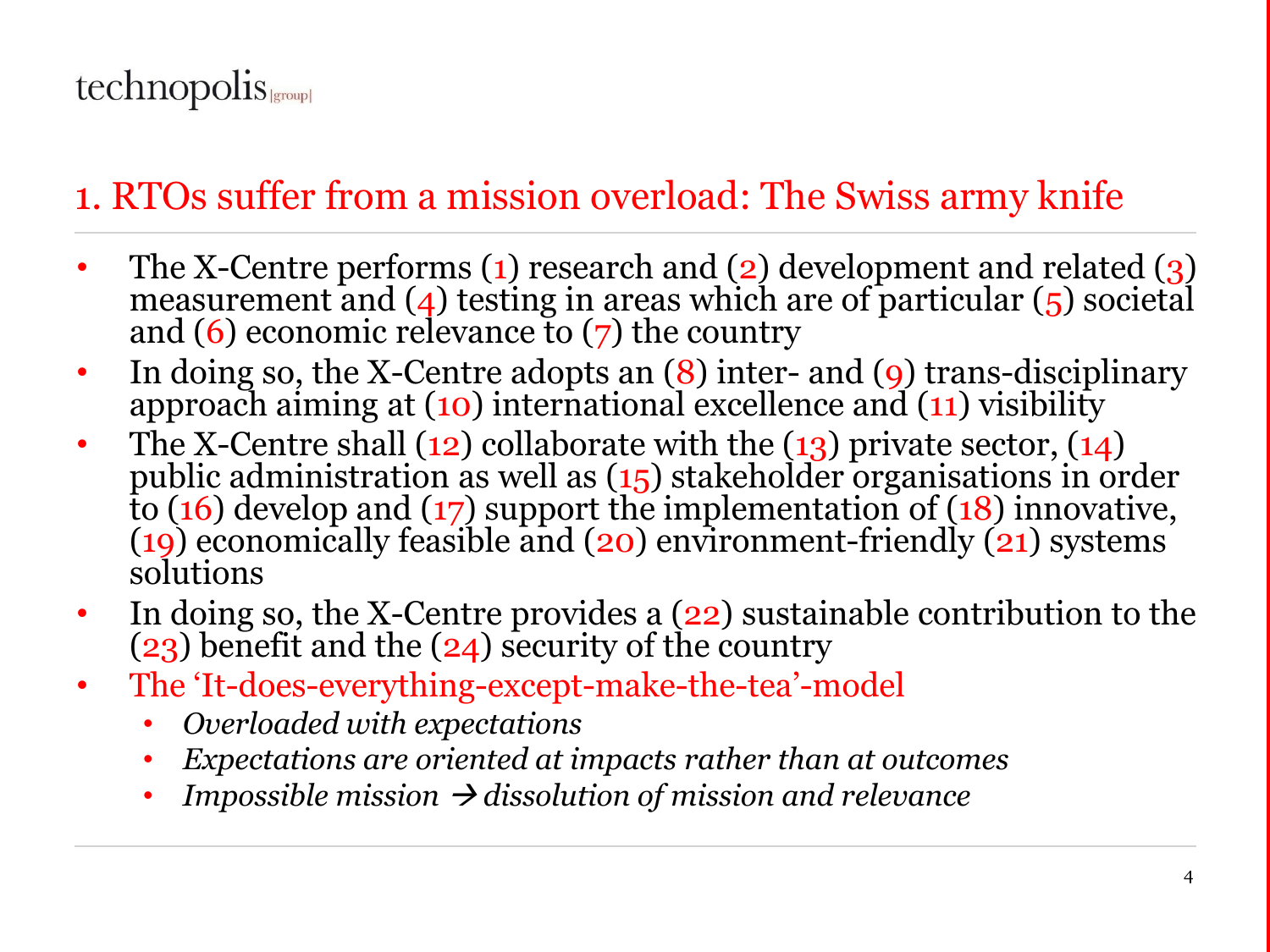## technopolis sproup

2. Missions, goals, strategies, indicators, and benchmarks must reflect what we want RTOs to do: an overall framework

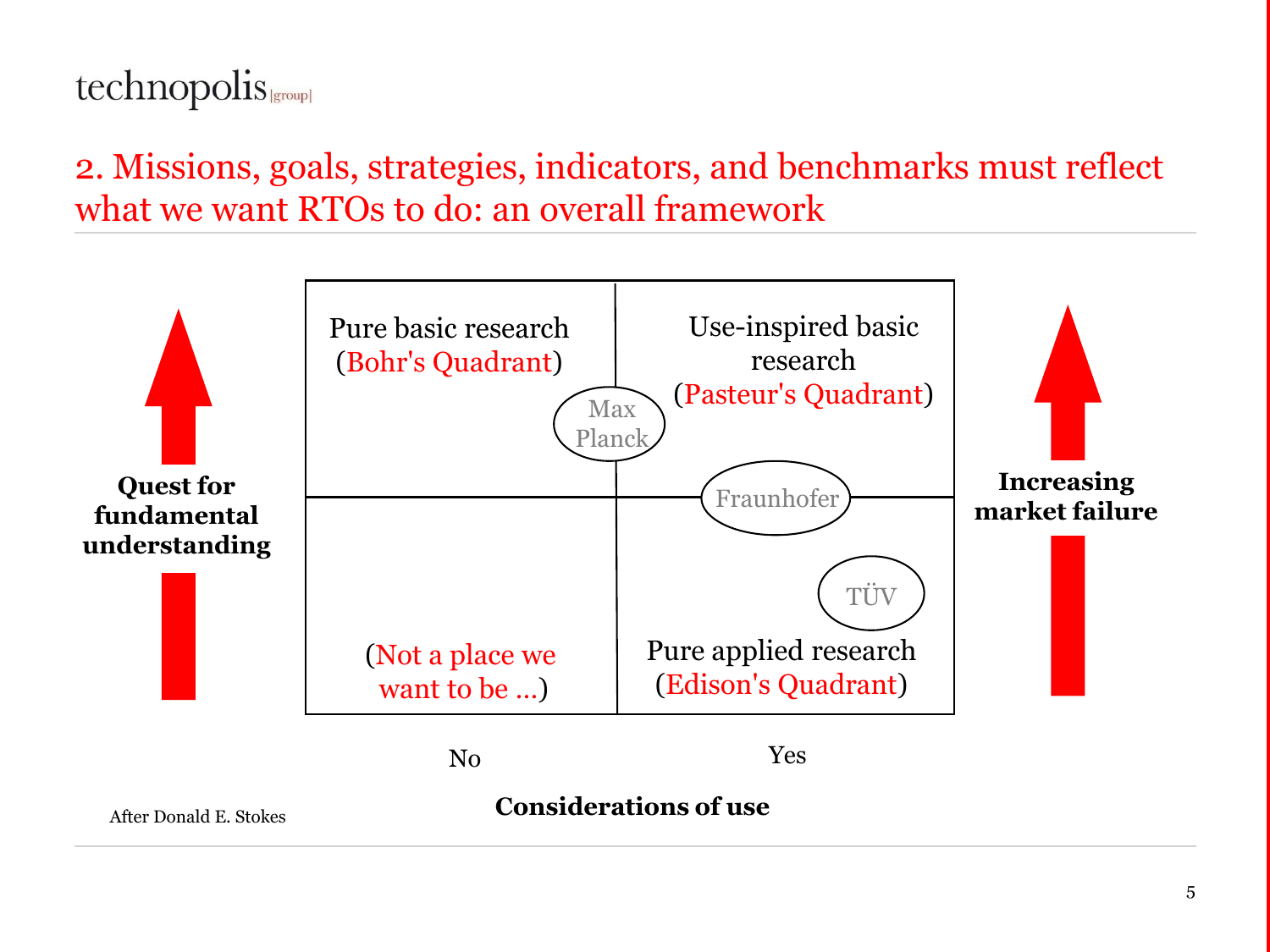## 3. RTOs are a separate species, different from firms and universities

- RTOs use much more structured / **industrial approaches** (PM, QM)
- RTOs tend to have experience of manufacturing and understand how to **scale / operate pilot equipment**
- Often equipped with specialised **test / measurement equipment**, sometimes **pilot plant** not readily available elsewhere
- Providing research / technical **services** to industry tends to be **core business** for an RTO, whereas for universities these are peripheral activities (in relation to training and 'academic' research)
- RTOs are useful to industry when it needs externally generated knowledge that is **timely**, can **directly be exploited** in industrial practice or useful to support decisions
- Often, it is important that the RTO can undertake **work at short notice**
- RTOs have routines for the confidential **treatment of proprietary knowledge**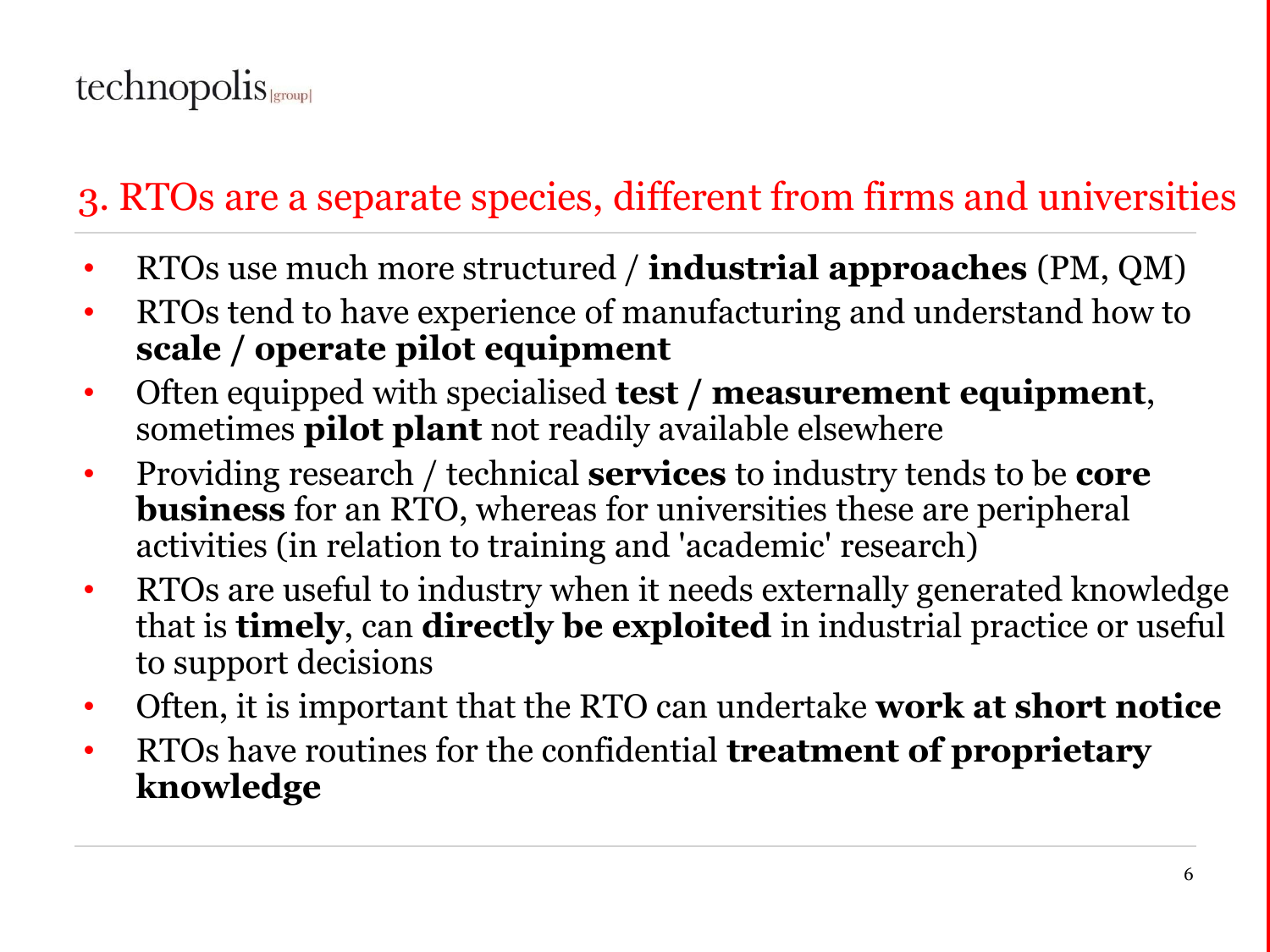## 4. The importance of management of RTOs

- In RTOs, specifically, managers have to fight a war on several fronts
	- *battle in the research market: beating competitors + satisfying customers*
	- *battle within the organisation and reward people that they allow the organisation to achieve its objectives (income + opportunities for doing research and participate in research communities)*
	- *battle on the time-scale: fulfilling a stand-by mission, developing technological platforms and reacting on short-term needs*
	- *battle on the mission front: producing public goods and value-for-money*
	- *battle on conflicting concepts of innovation (mode-2, open innovation)*
- The concept of **non-for-profit** does not dispense from acting economically, as zero-profit has to be managed likewise, sometimes it is more difficult
- RTOs thus have to have a '**business model**' / a strategy which addresses the complicated trade-offs between internal and external orientation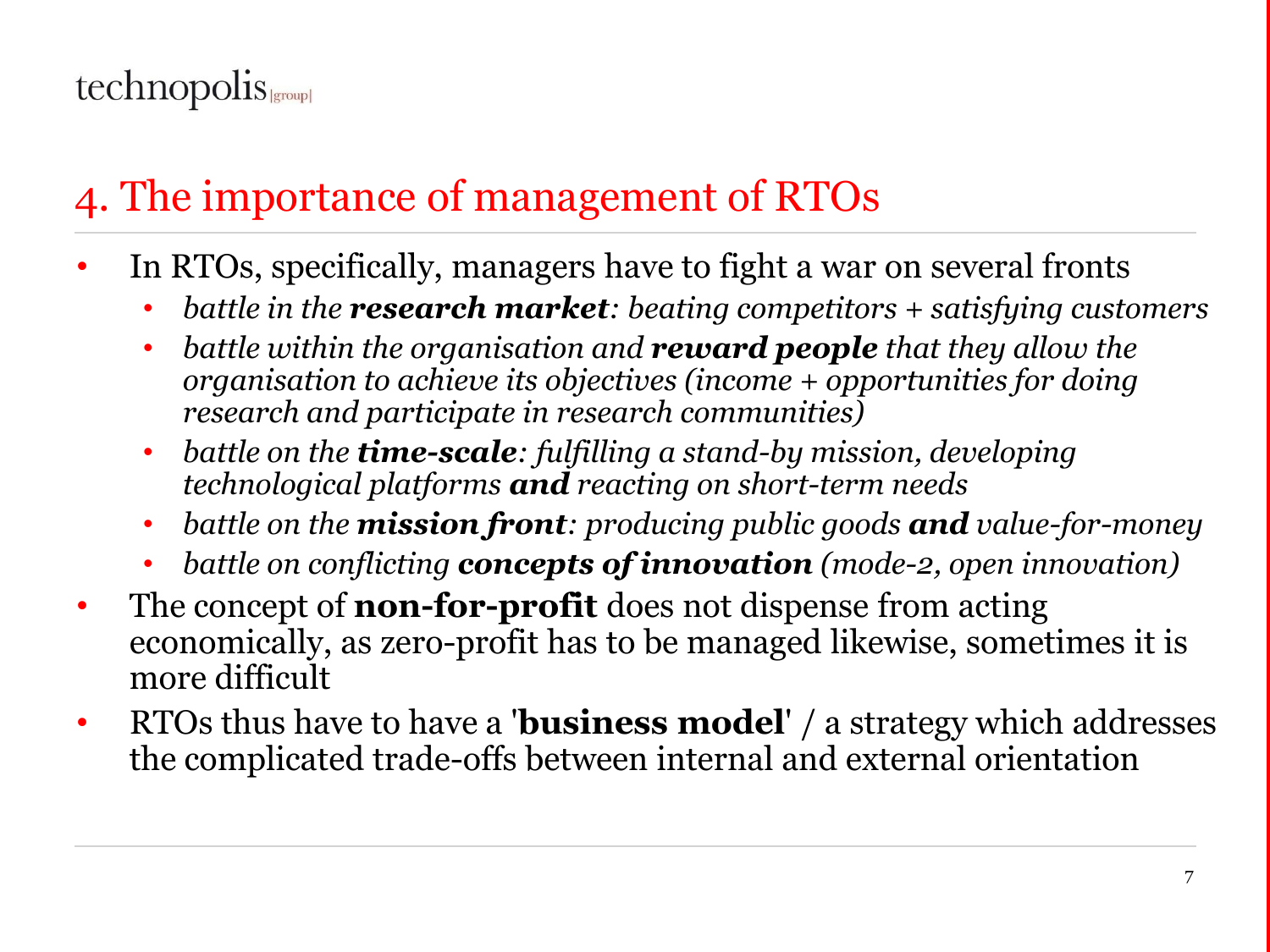### technopolis sproup

# Part 2 Lessons from the pre-call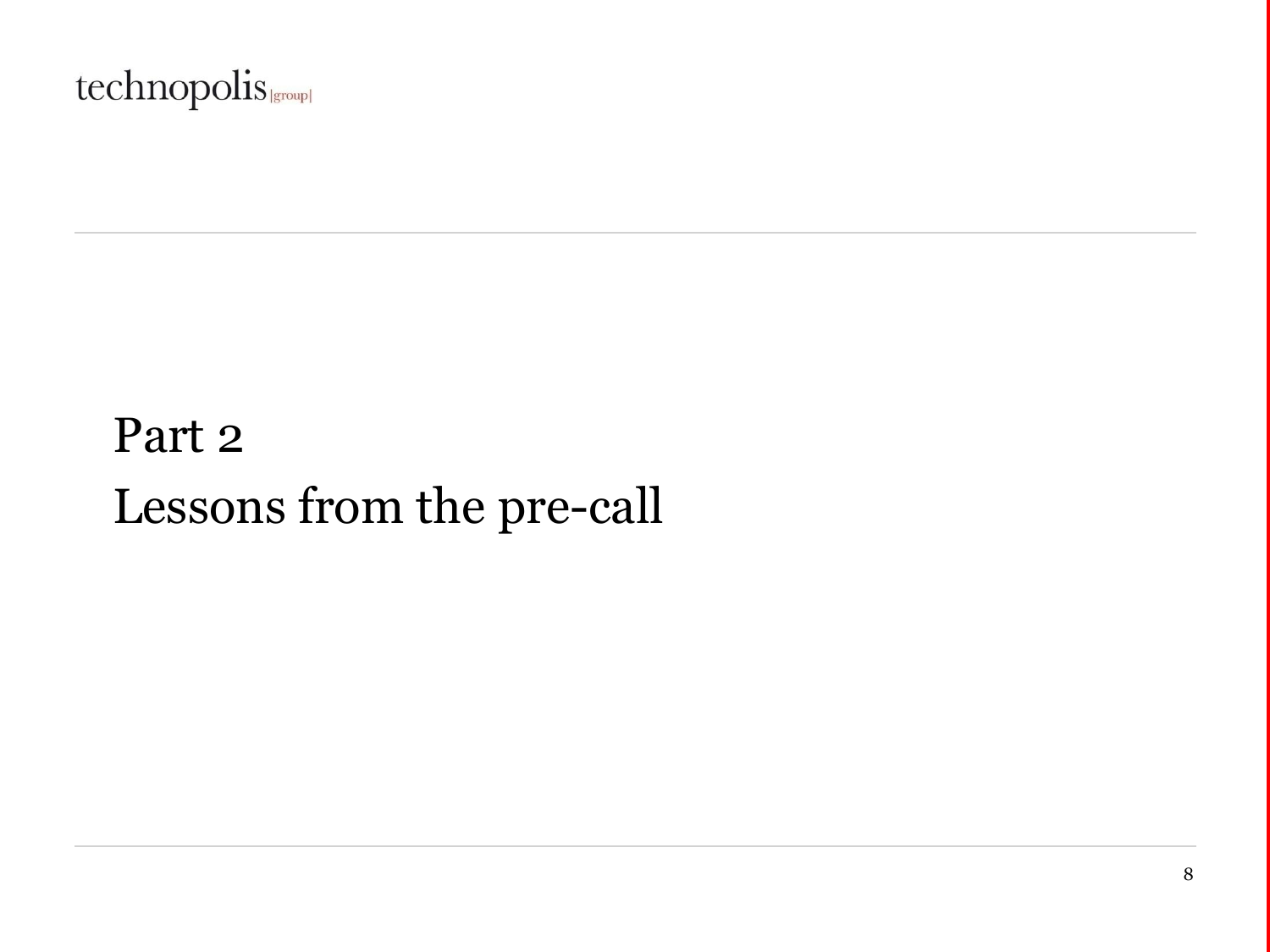## 1. Lesson: Writing proposals - an underestimated professional skill

- Poor quality of the proposals as a written document
	- *Poorly developed skills in general?*
	- *Poorly developed culture of writing proposals in general?*
	- *Write the proposals 'with your own blood': Consultants can play a doubtful role*
- However
	- *For each poor element in one proposal there is another proposal which solved the same issue brilliantly*
	- *>50% of all proposers have convinced the panel to go ahead*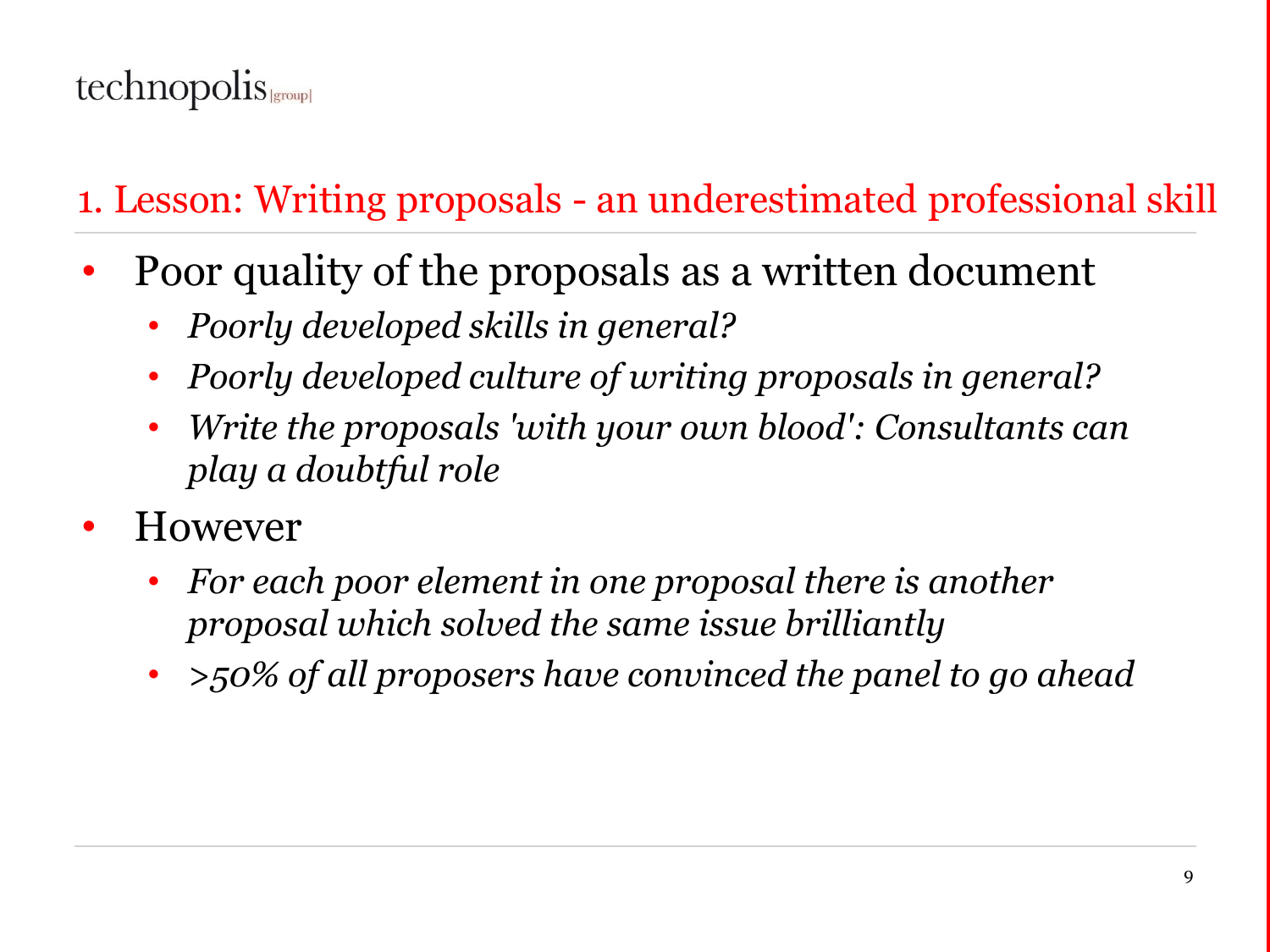## 2. Lesson: "Let's put all eggs into one basket!"

- Many proposers / consortia have simply put most of their eggs into one basket, due to
	- *Misperception of overall goals / expectations of the OP R&D?*
	- *The wish to overcome the poor status of overall research infrastructure?*
	- *The 'participative' approach in drafting the proposal ('Noah's Arch')?*
	- *Poor awareness and practice to manage research institutions on the basis of research programmes?*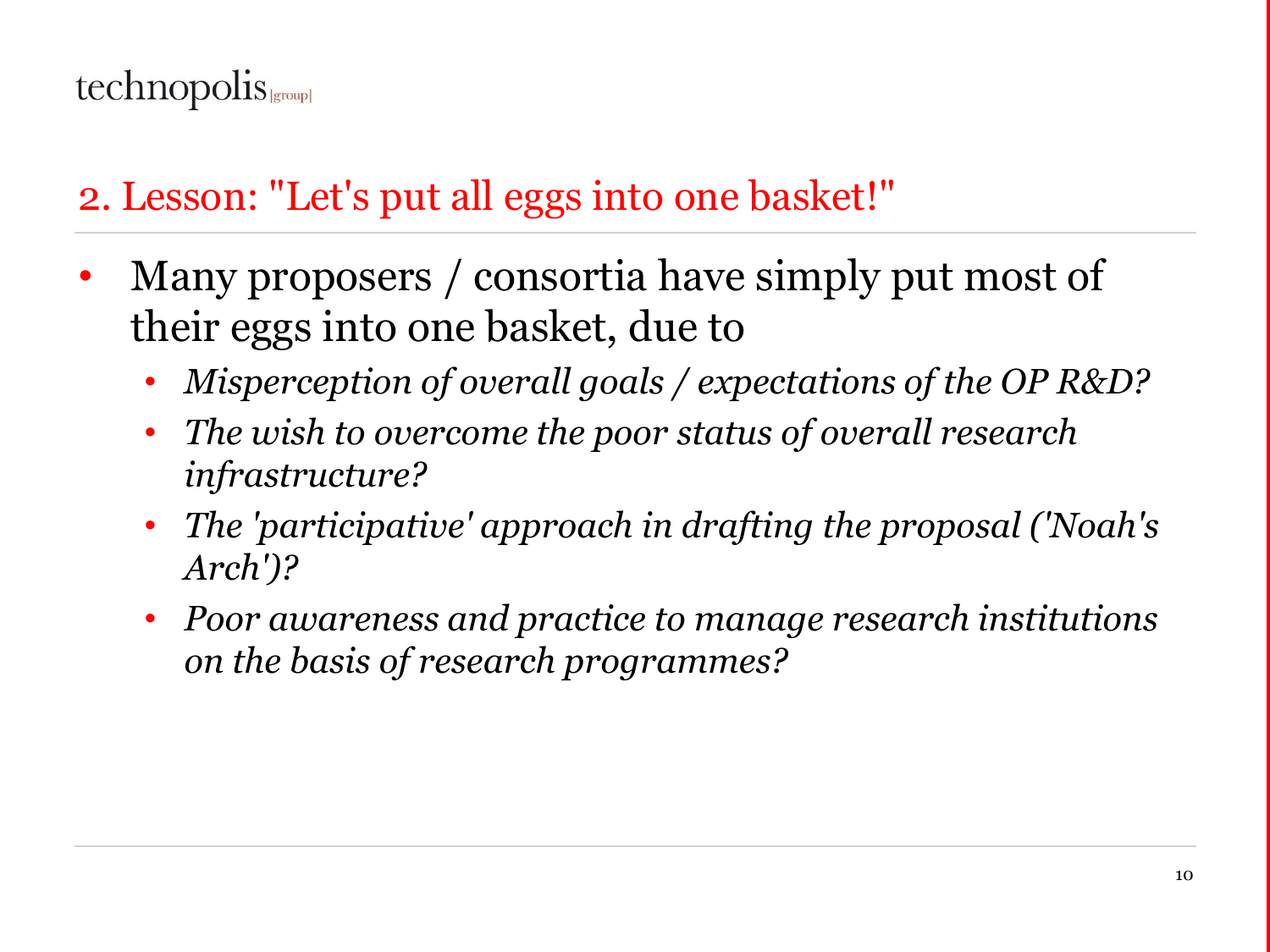## 3. Lesson: "Let's do everything, and nothing else!"

- Over-expectations is a wide-spread phenomenon
	- *The "put all eggs into one basket" behaviour*
	- *Avoiding internal priority setting*
	- *Poor familiarity in working and collaborating in larger programmes / with third parties particularly*
	- *The 'ingenuity-naivety-(and sometimes: arrogance)-triangle' mind-set*
	- *Echo from the 'Policy speak' (excellence + innovativeness + competitiveness + sustainability + environment + gender + …)*
	- *Don't forget: Comprehensiveness drives out the best!*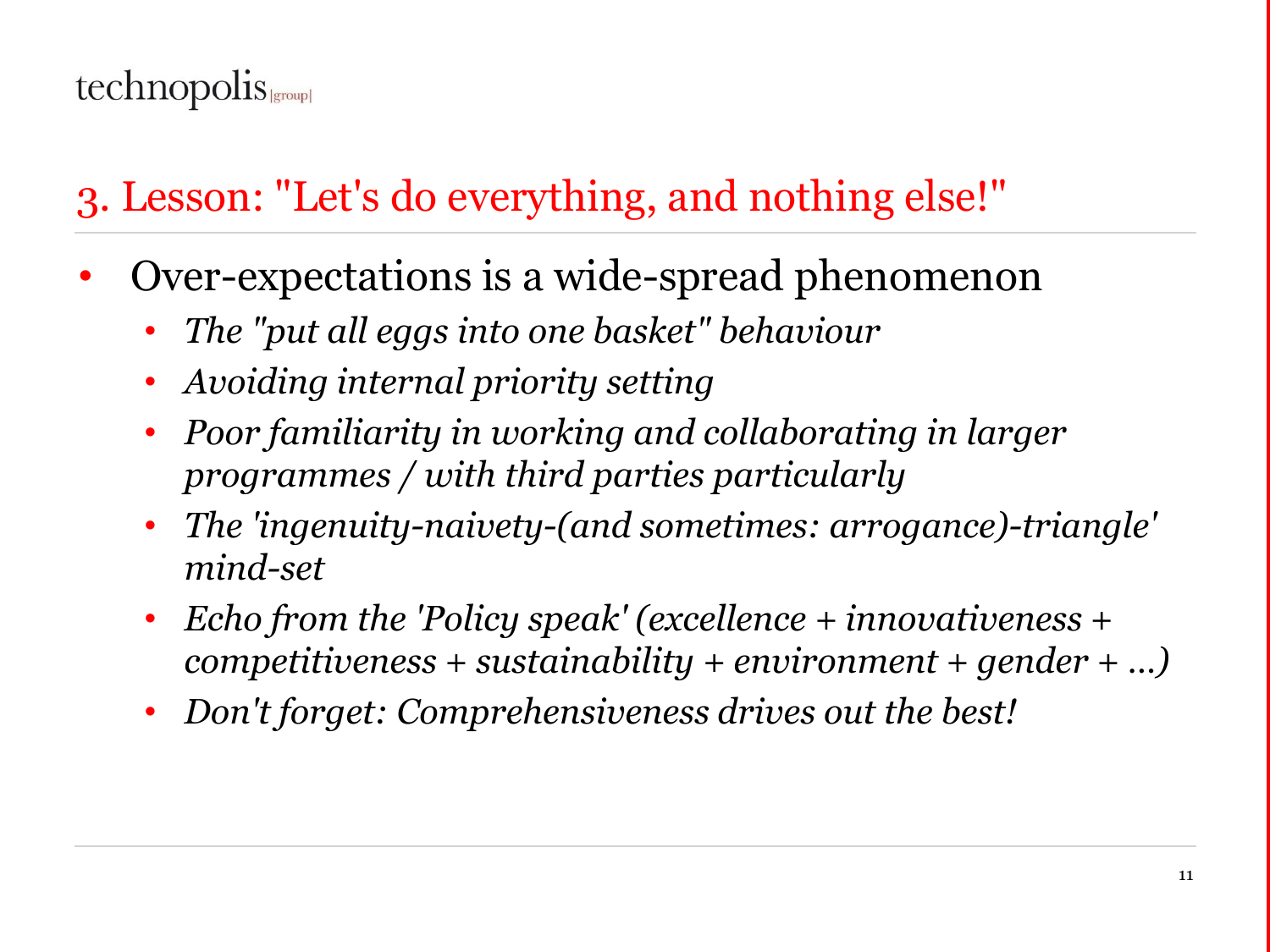## 4. Lesson: Poor attention to governance

- Governance: A lot of doubts, whether the undertakings will succeed
	- *When it comes to implement a >50 MEUR project with a lead time of >5 years without an entrepreneurial figure (= scientific director)*
	- *When it comes to the definition of the research agenda and the selection of key researchers (group leaders) without a visionary figure (= scientific director)*
	- *When it comes to the fencing (vis-à-vis the established institutions) without a separate legal entity and a powerful figure (= managing director)*
	- *When it comes to collaboration and every-day practice without an integrative figure, who 'is there' (with open doors) (= scientific director)*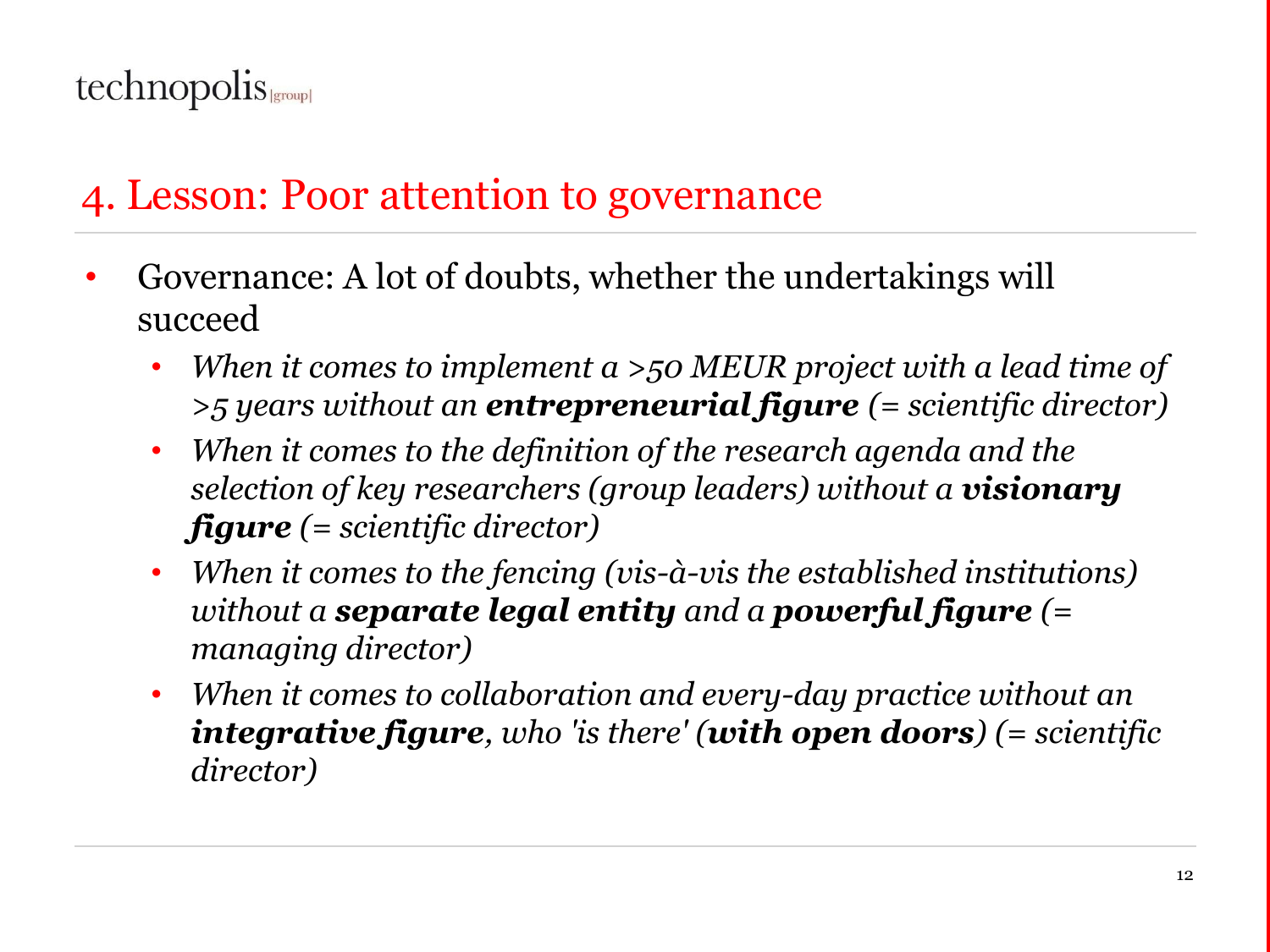### technopolis |group|

# Part 3 Accomplishing RTOs: An introduction into performance contracts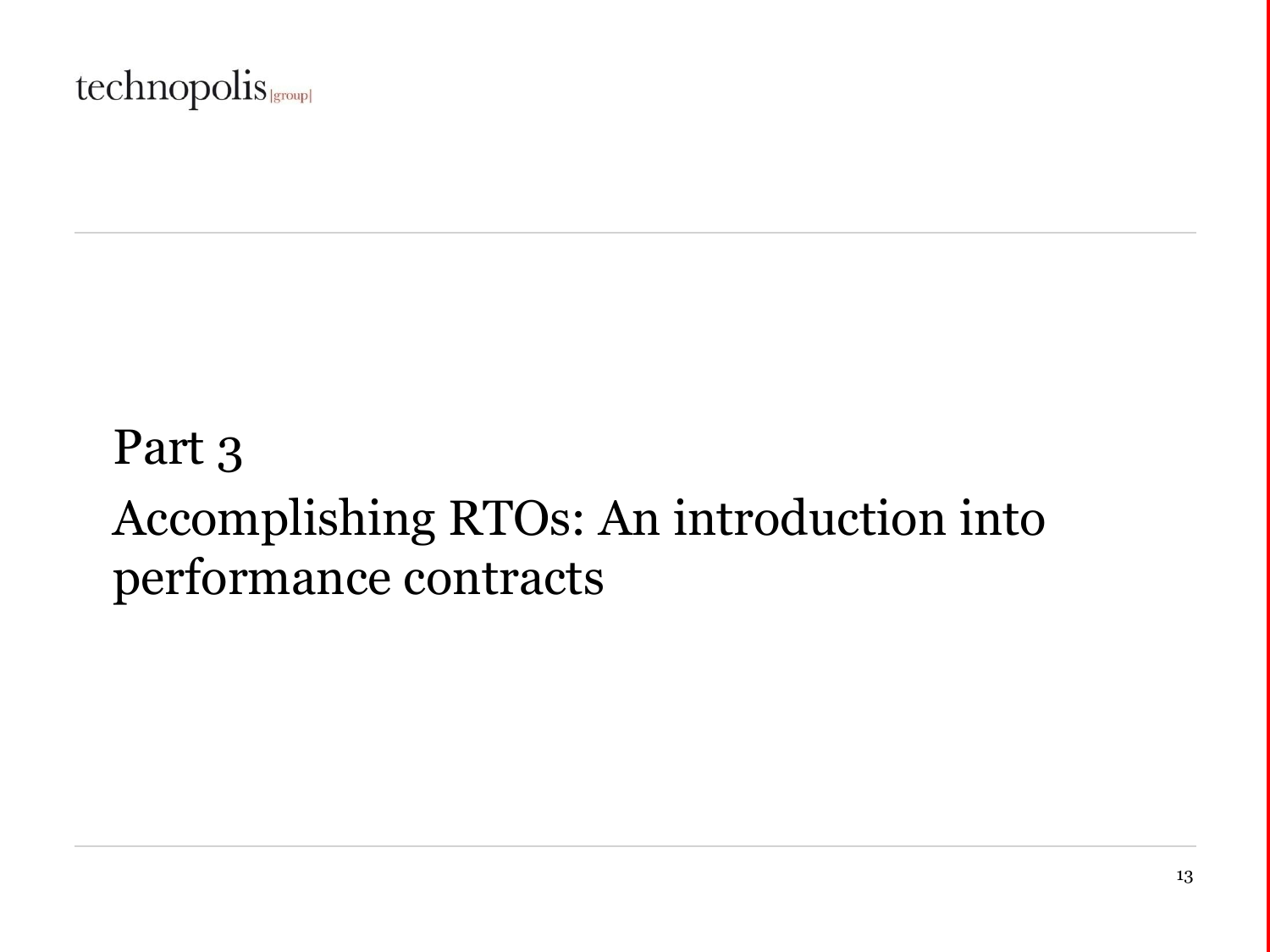## 1. It's easier to herd cats: Performance contracts as an envelope

- **Herding cats seems easier than managing RTOs**
	- *Mission-overload, role overlaps, diverse time-frames, multiple sources of funding, multiple and diverse clients and partners*
	- *Difficulties in managing RTOs leads to risk aversion / shorter time horizons*
	- *And there is always history and path-dependency: Differences in history tend to persist as differences in behaviour over time*
- **Performance contracts** (PC): An instrument to explicitly
	- *Re-view the mission (and to focus it)*
	- *Re-think the intended target-groups (and approach them)*
	- *Re-think the relevance (and substitute non-manageable impacts by manageable outcomes)*
	- *Re-think the underlying business model according to recent 'beliefs' in innovation (and re-design it)*
	- *Re-think the required time-frames (and set milestones, achievements)*
	- *Re-think and re-design the relationship between management & government*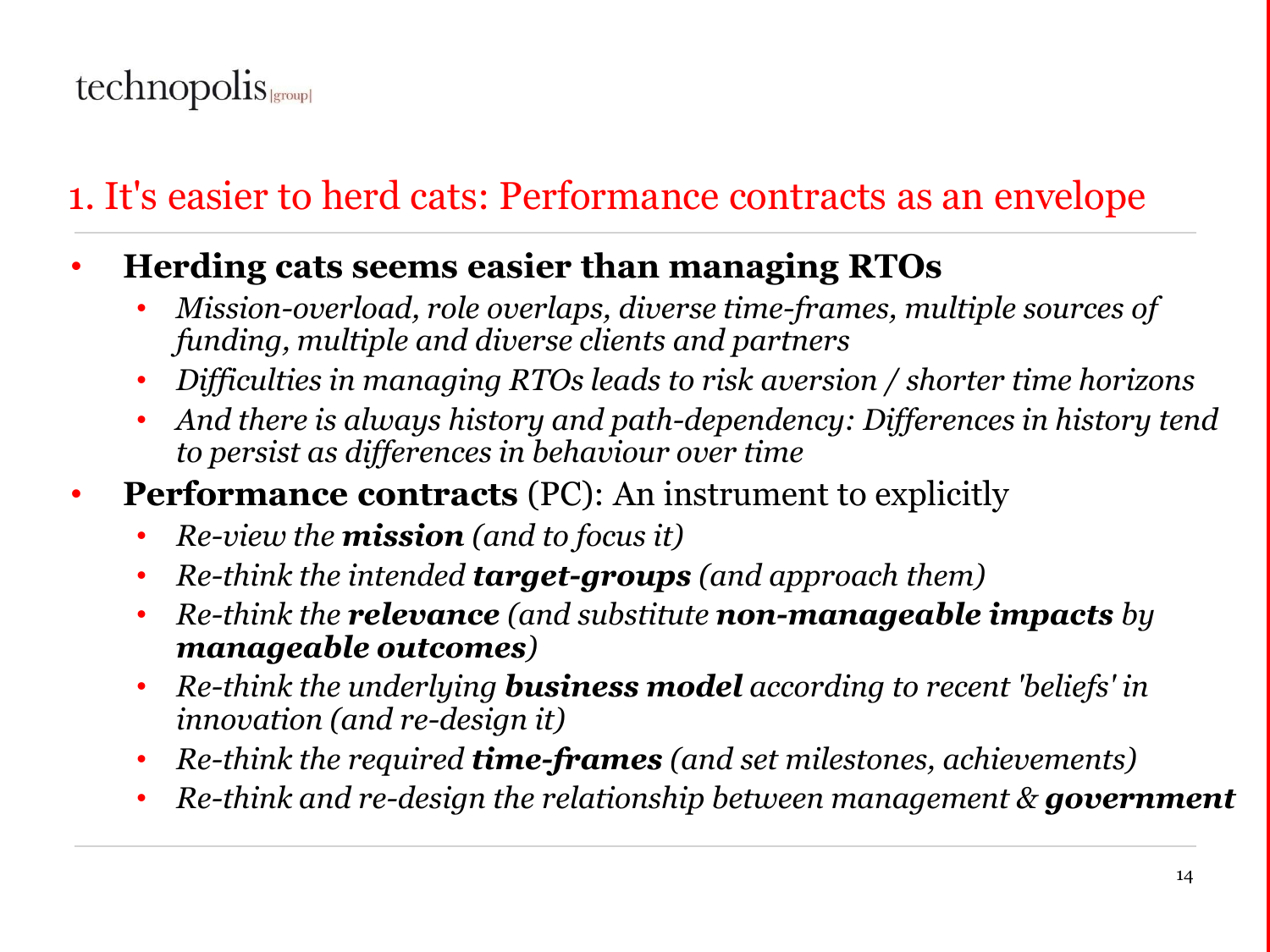## 2. The ingredients of a performance contract

- **PCs are concluded between the RTO management and the funder** (ministry, agency; association, foundation)
- **PCs make binding statements** about
	- *The RTO's mission*
	- *Related target groups*
	- *Related goals*
	- *Related performance (indicators)*
	- *Side effect 1: Provides a framework for managers to develop and implement strategy (which is, however, not a part of the PC)*
	- *Side effect 2: Provides a unique role for supervisory / advisory bodies*
- **Mission, goals and performance indicators need to be negotiated** and contested in a dialogue between the government and the RTOs
	- *The overall mission and goals*
	- *Levels of goal achievement*
	- *Core funding: level and conditions*
	- *Systematic and standardised data-collection and monitoring, periodic evaluation*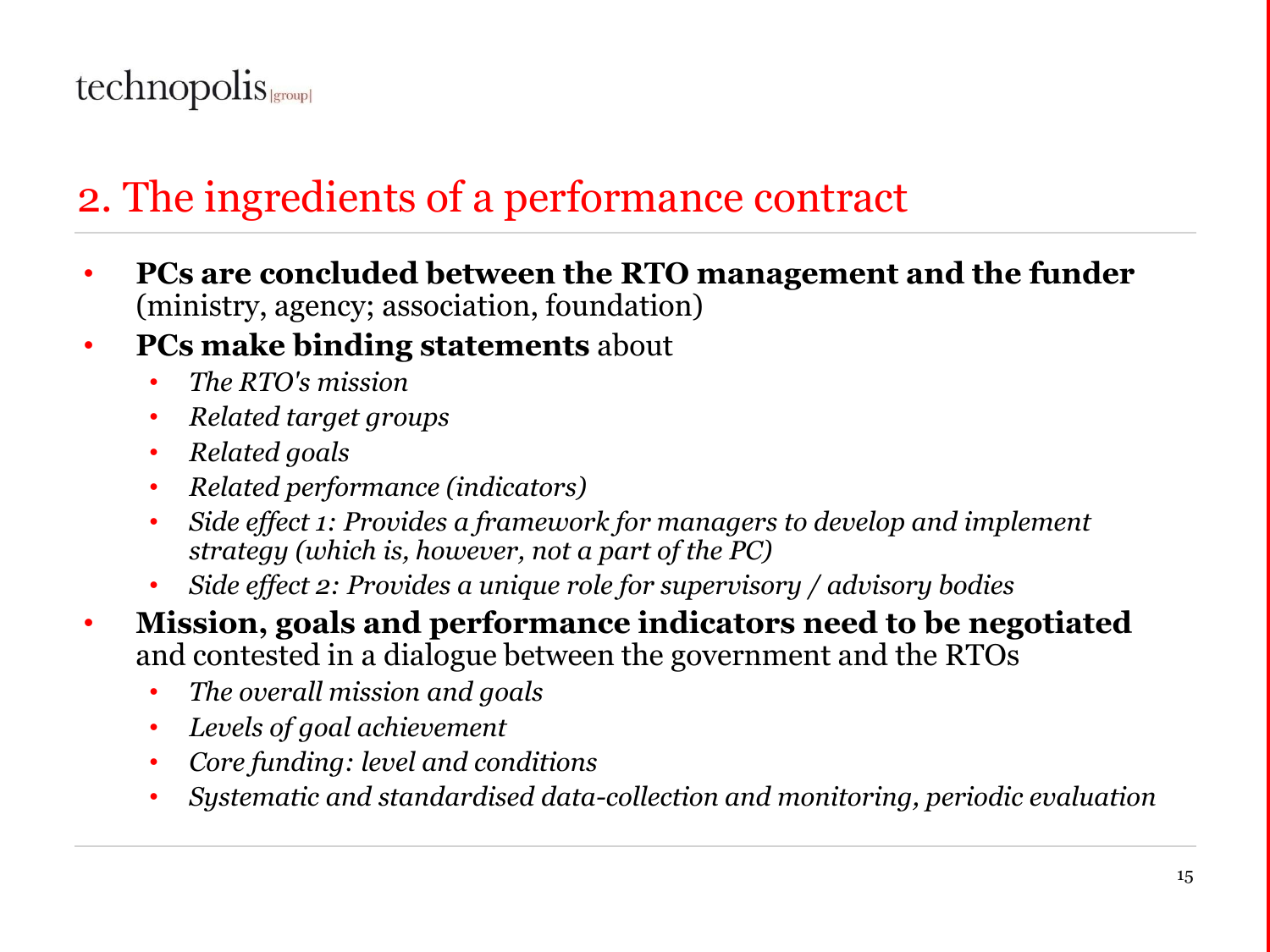## 3. Some principles of good practice to implement PCs

- **1. Government should have a clear will** to implement PCs and a clear mind, that the implementation of PC requires a high level of self-limitation
- 2. PCs as a **document** should be **very short** (a few pages)
- 3. PCs should cover a **period** which goes beyond extrapolation **(3-7 years)**
- 4. PCs should direct the attention at **outcomes, which can be managed** rather than at impacts, which are beyond the scope of the managers of RTOs
- 5. Thus outcome orientation correlates with a high degree of **management autonomy** and **planning reliability** as well as **internal reward systems**
- 6. PCs delegate the issue of **organisational structure**, management systems and processes, and HR policies to the **managers**
- 7. It should however be possible to **negotiate some internal regulations** as part of the PC, such as the implementation of a full-cost model, career policy
- **8. Verifying the accomplishment of the PC** should be possible without additional / specialised effort (e.g. peers, evaluators, studies)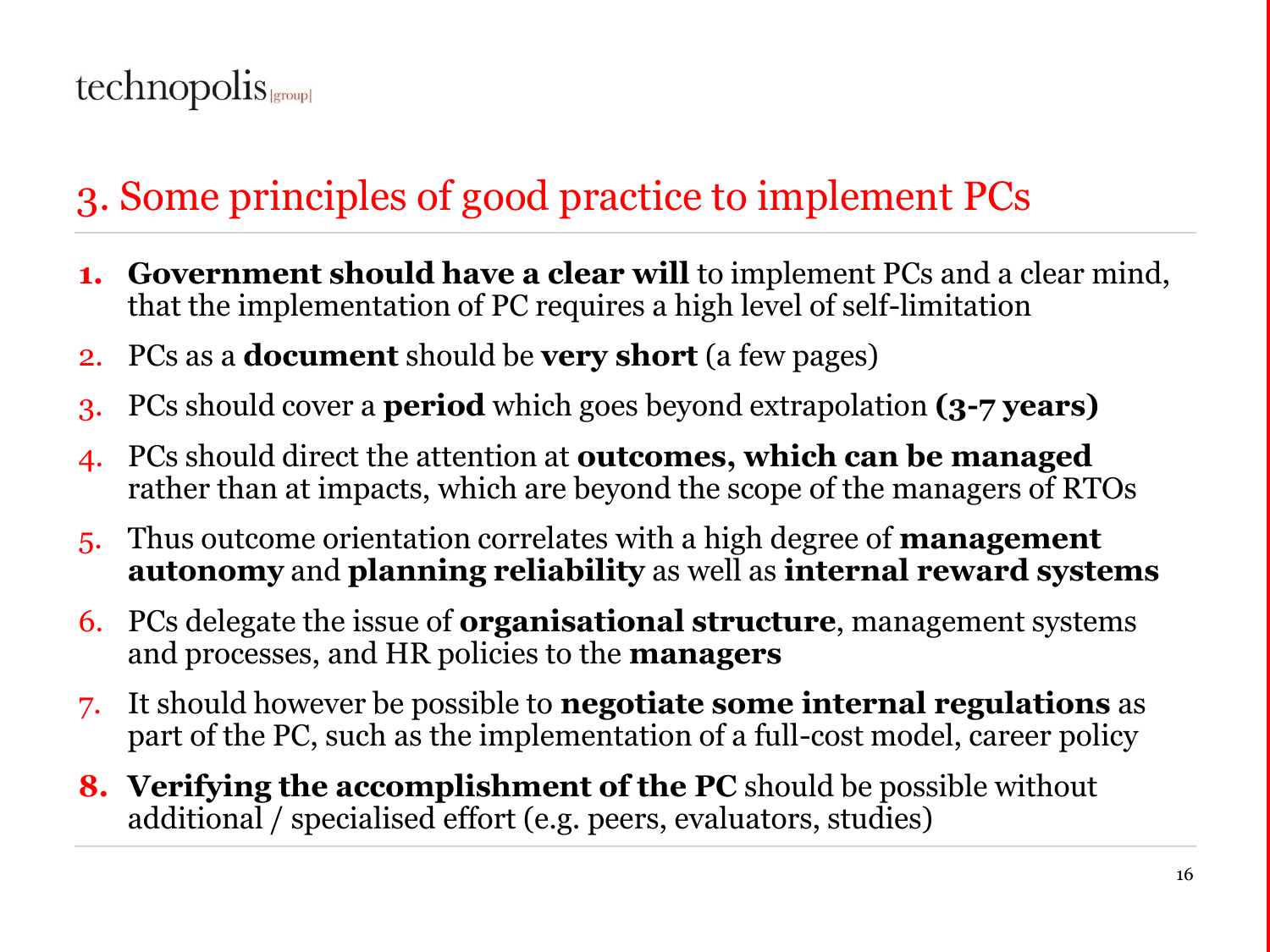## 4. Steps towards the accomplishment of a reliable PC? (1/2)

- 1. Government requests the RTO's top management, to prepare a **self-assessment report**, which covers
	- *Past performance, the context, in which the RTO has operated in the past, respective changes*
	- *Organisational matters: structures and processes, respective changes*
	- *Thinking about the future of the organisation (mission, goals, indicators)*
	- *Statements should be as specific as possible, underpinned with facts and figures*
	- *Past, present, and future shall be linked, but described in separate chapters*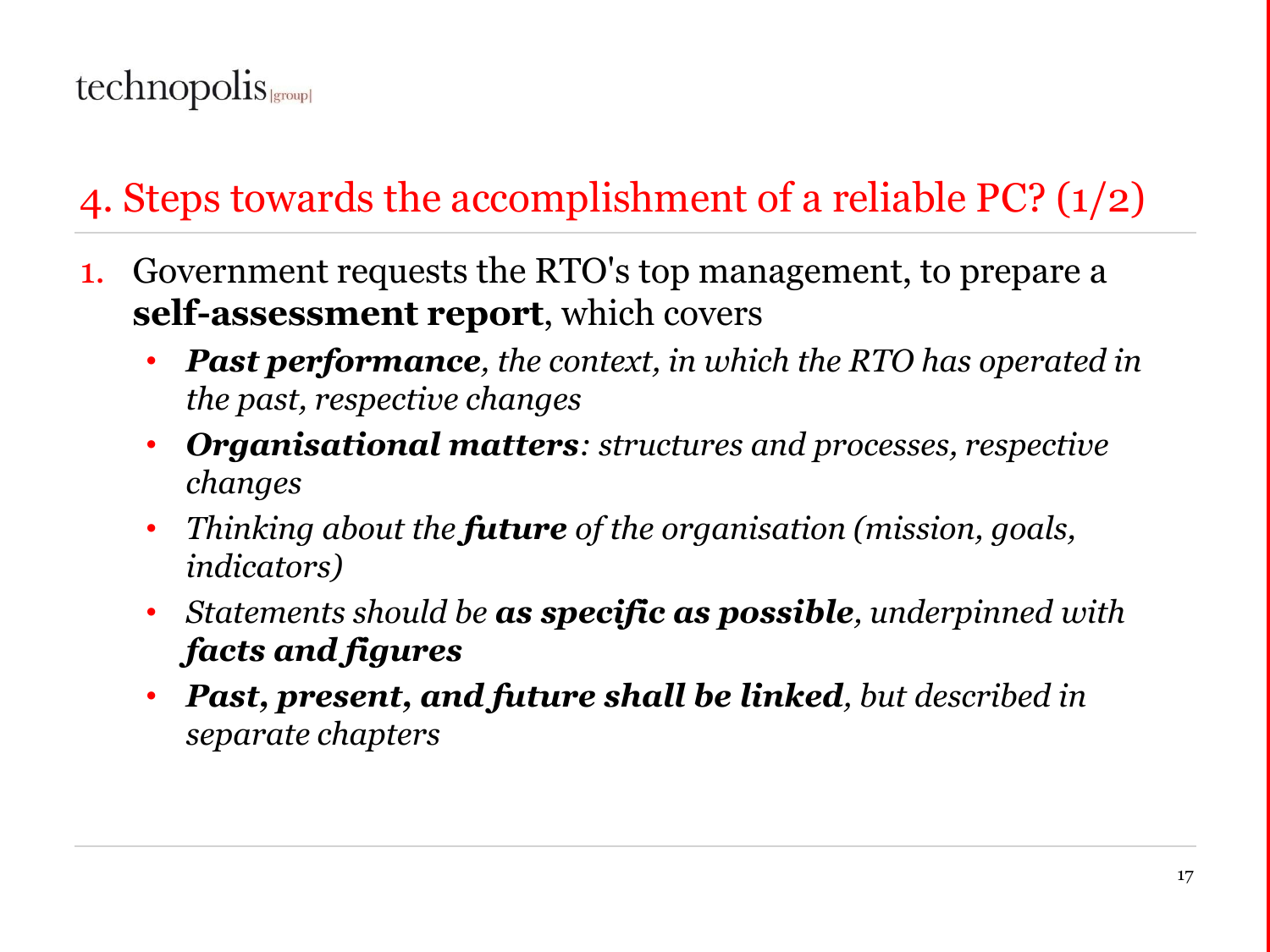## 5. Steps towards the accomplishment of a reliable PC? (2/2)

#### 3. Government **negotiates a contract**

- *External assistance is helpful*
	- To assess the content and consistency of the 'script' (past & future)
	- To cope with information asymmetry (cognitive & social)

### 4. Proper **contract period**

- *3-5 years, in mature cases even 7 years*
- 5. The PC should mainly include **mutual promises**
	- *Government*
		- The promise to secure core funding
		- The promise to contribute to stabilise the RTO's environment
	- *RTO*
		- The promise to achieve the agreed goals
		- The promise to regularly report about progress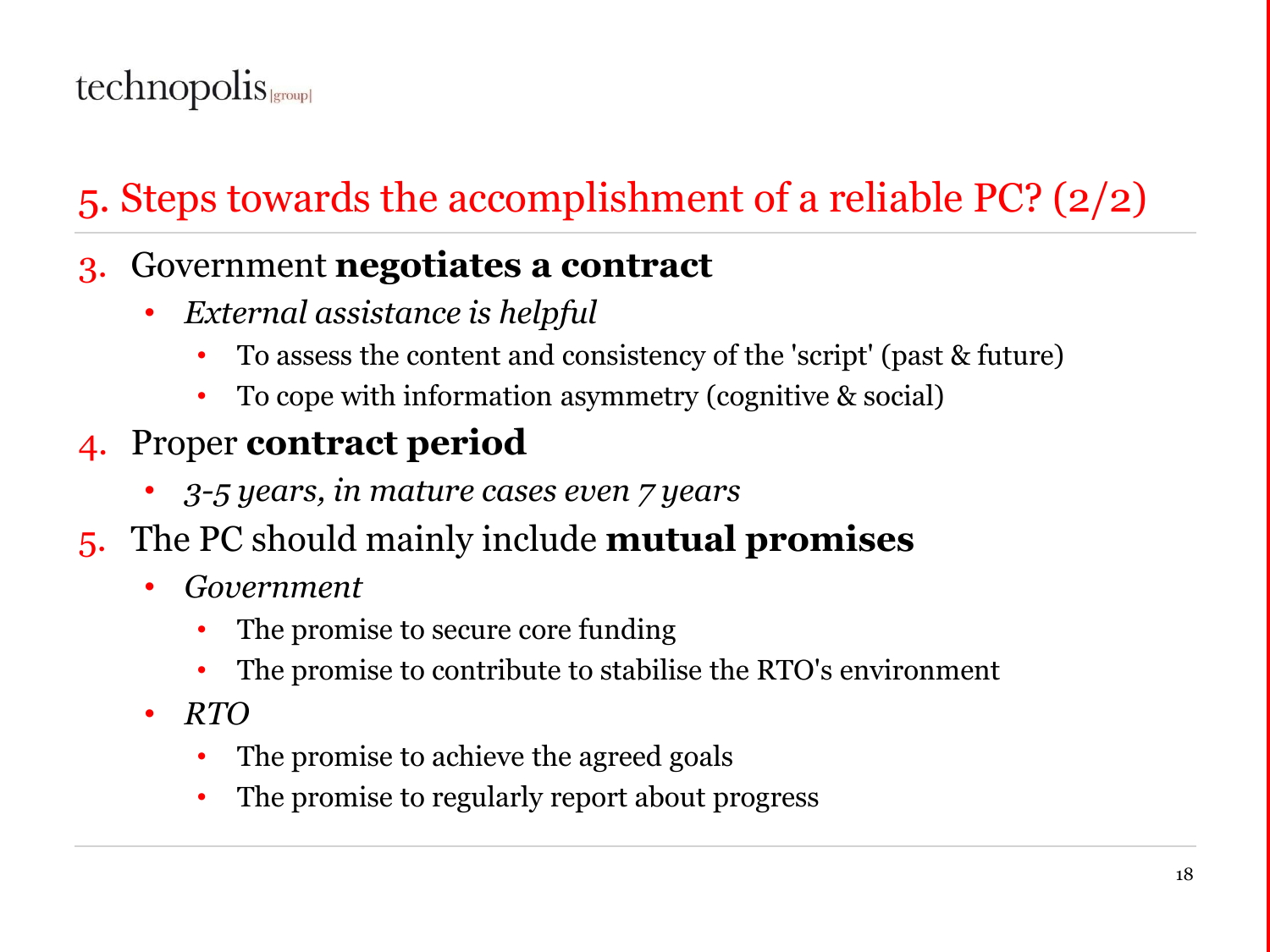### 6. The case at hand: New RTOs, based on past experiences and future expectations and promises

- The **self assessment report is replaced by the proposal**
- The **proposal includes some more detailed information** about
	- *The research agenda*
	- *Investment in hardware (buildings, scientific equipment, support infrastructure)*
	- *Recruitment of new staff & staff development*
	- *The management model*
	- *More detailed financial considerations*
- **All other things remain unchanged**
	- *Mission: specific, adoptable (by management, staff, target groups, government)*
	- *Target groups: few, specific, attainable*
	- *Goals: few, specific, achievable, measurable; milestones*
	- *Time: 3-7 years time scale*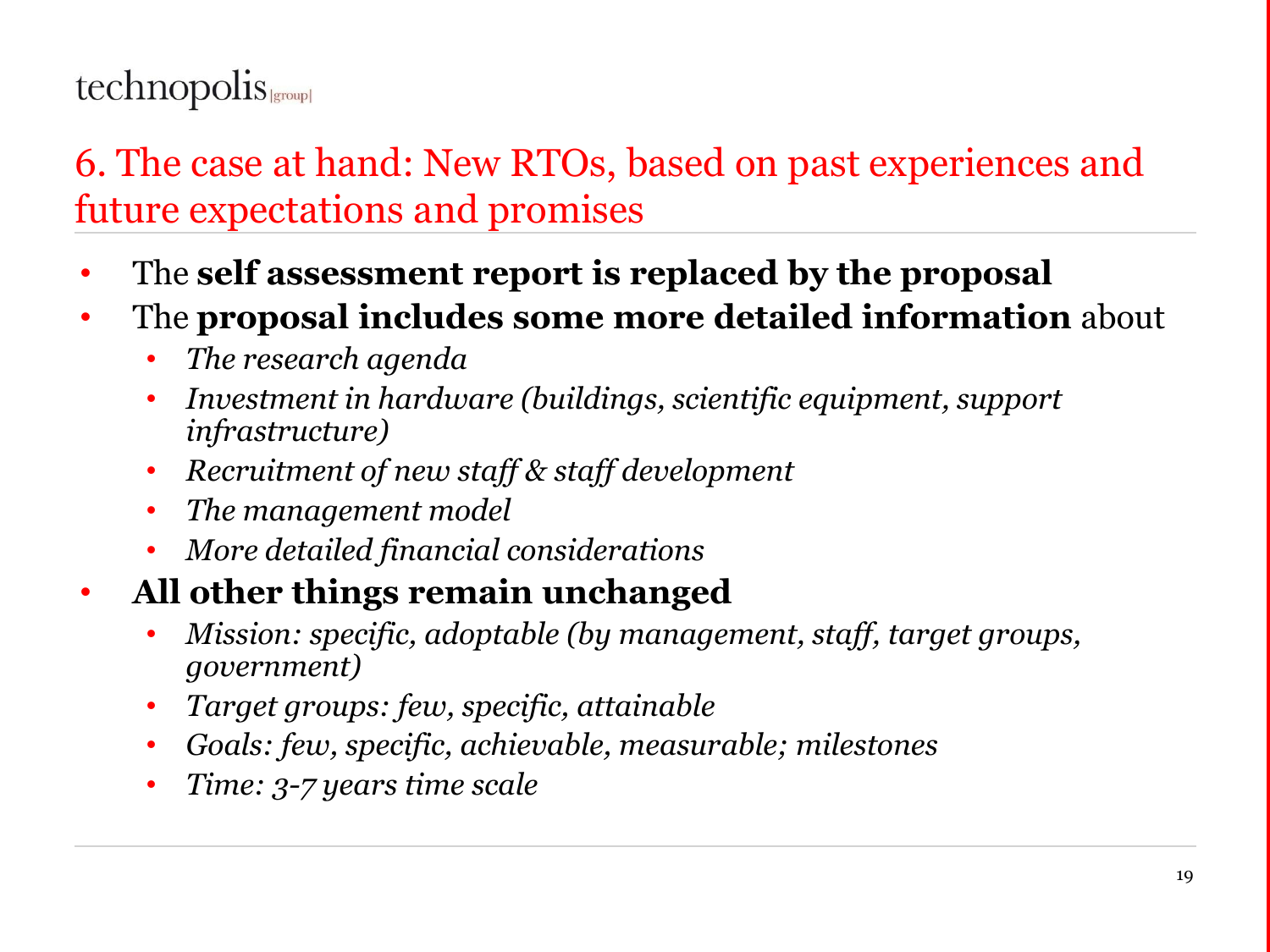### technopolis sproup

# Part 4 What counts? The criteria for selecting proposals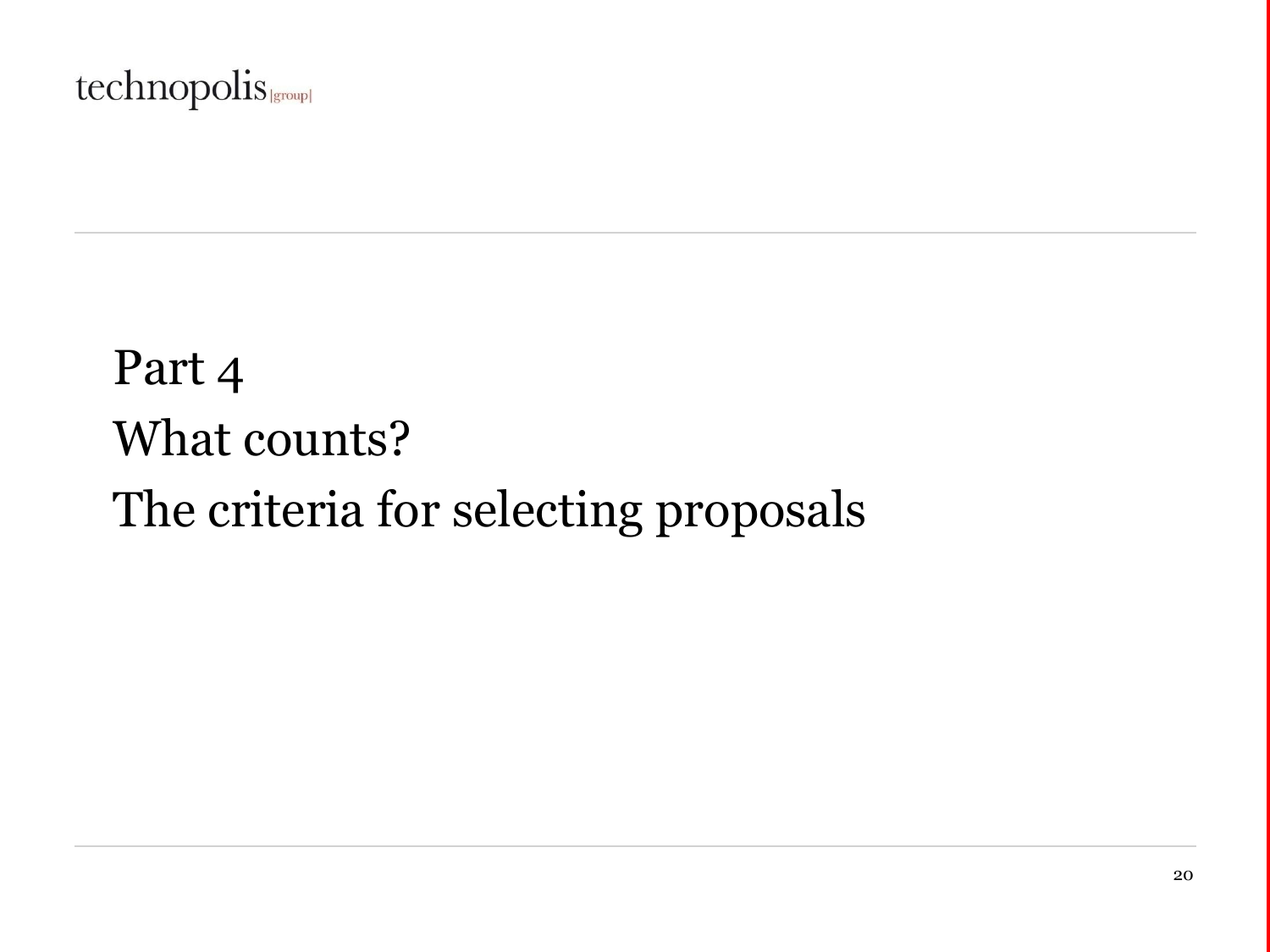## There are six main criteria for selecting proposals

- 1. The entry condition: An attractive **research agenda**
- 2. Human Resources are capital **and** labour: The quality of the **team**
- **3. Users, peers, and partners**: What are these guys doing anyway?
- **4. The** bottleneck, at all places: **Human resources**
- **5. Management matters**: It's the difference, which makes the difference
- 6. The bill, please! Thus: **Financial issues**
- Note: All specific questions are to be considered as 'fruit for thoughts' for the proposers and the panel!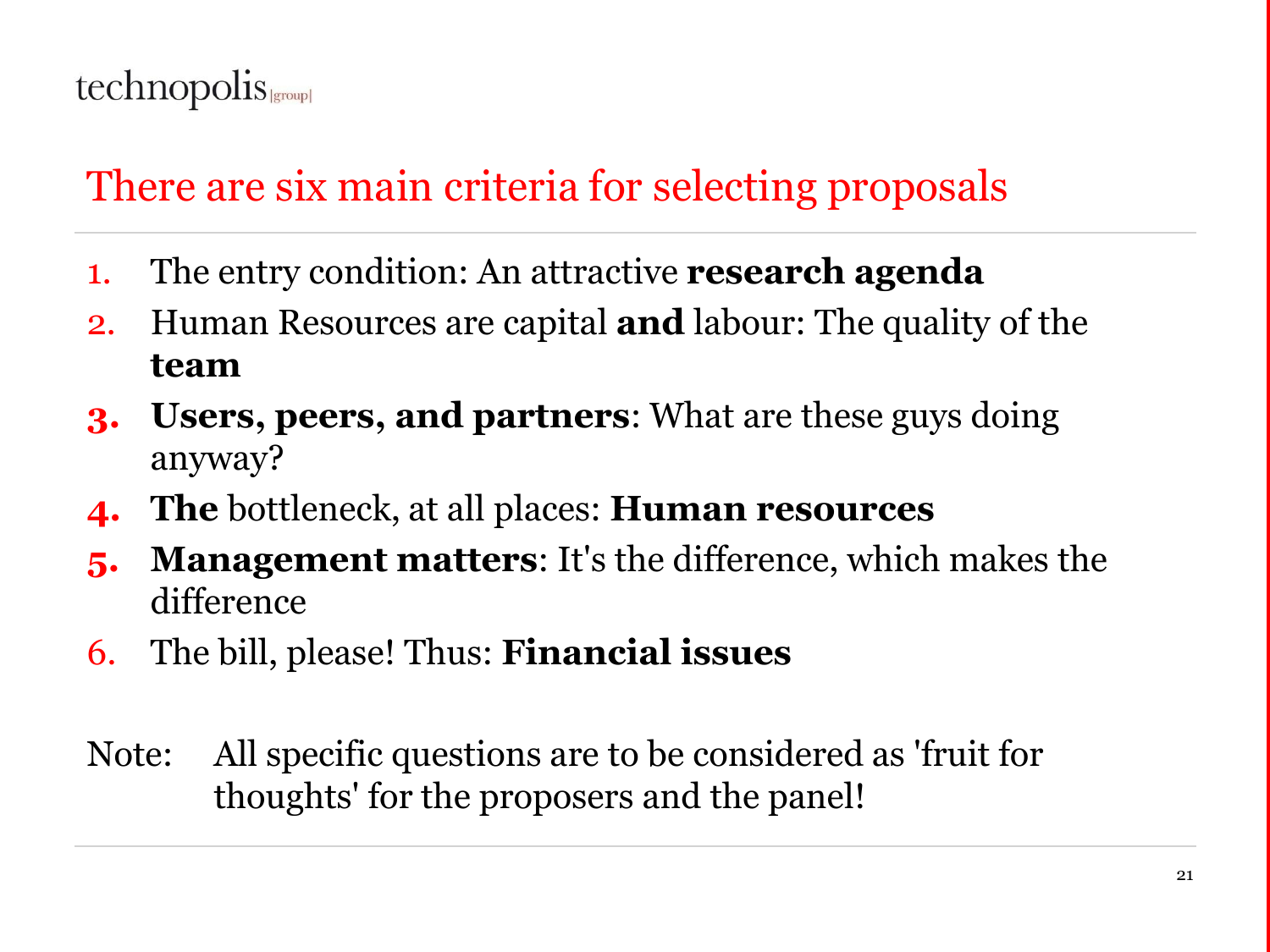## 1. The entry condition: An attractive research agenda

- 1. Is the proposed research agenda of high **relevance** and **quality** in terms of content and methods?
	- *What is its relationship to the state-of-the-art and the potential to bring innovative solutions to concrete economic and social issues?*
	- *Is there a potential to produce relevant scientific results?*
- 2. Are the **objectives** clearly stated and verifiable? Are the proposed plans, procedures, methodological approaches appropriate?
- 3. Will the research agenda stimulate **collaboration with users**?
- 4. Does the proposal contain a **long-term plan** (a time table with milestones!) for development of the centre?
- 5. Is the proposed agenda **well justified in the regional/national / international context**, aligned with related development plans and partnerships?
- 6. Is there a **balanced match between size/structure** of the research team, the **ambition** of the research agenda and the **planned input resources**?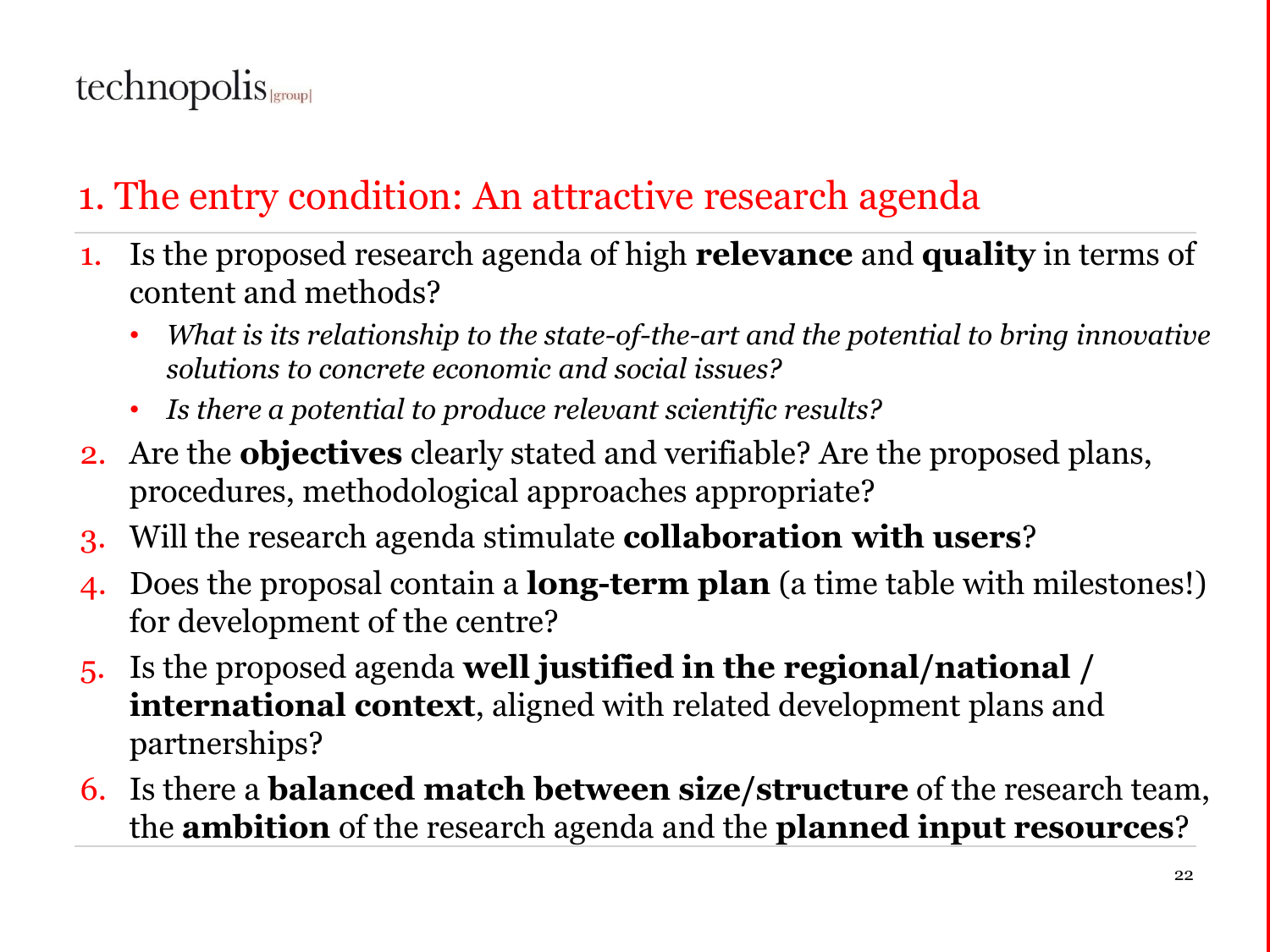#### 2. Human Resources are capital **and** labour: The quality of the team

- 1. Are the scientific credentials, **past achievements and experience** of the **key research personnel** convincing to provide
	- *A successful implementation of the centre, particularly the research agenda*
	- *A reasonable assurance of the future quality of the centre*
- 2. Is there a convincing **proof of commitment** by the members of key staff?
	- *If there are shared / multiple affiliations, is there a convincing model of how they will be managed?*
- 3. Is there a convincing **time-schedule** for the **development / recruitment of the research team**, an assessment of risks?
- **4. Proposals will raise doubts** particularly in those cases,
	- *Where on the one hand 'big figures' are presented as representatives of the proposed RTO*
	- *While on the other hand an unequivocal attribution to substantial roles in the operation of the centre is missing*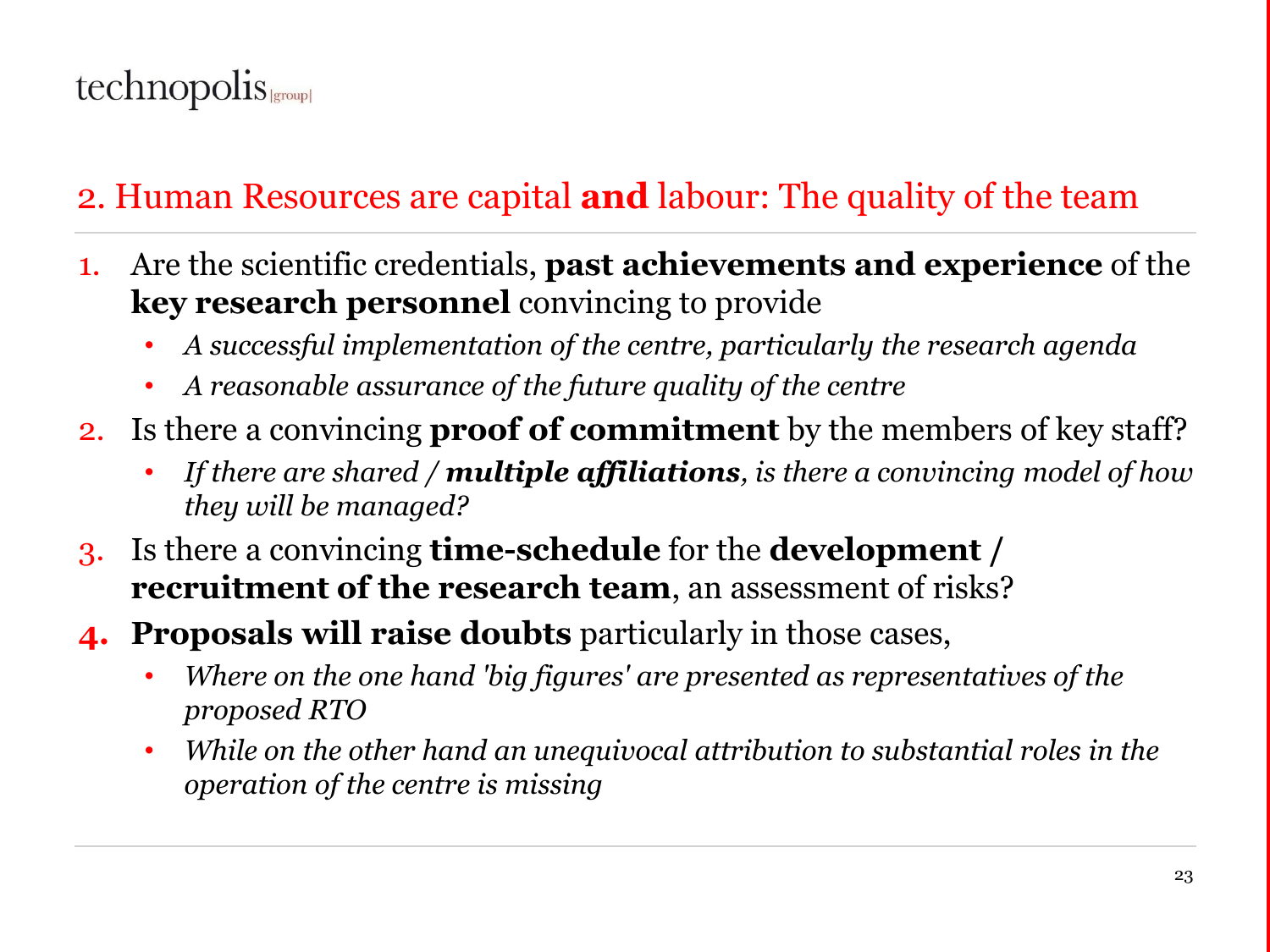### 3. Users, peers, and partners: What are these guys doing anyway?

- 1. Are the **users/application partners** sufficiently **understood and defined**?
- 2. Is there a **credible 'promise' of** well functioning **partnerships** with research users /application partners?
- 3. Is there a convincing **needs analysis of potential clients / users**, particularly for the newly built (heavy) R&D **infrastructure**?
- 4. Is there a **realistic plan** for identifying, approaching & developing **users**?
- 5. Does the proposal contain a convincing and adequate **business model for use** of the newly built R&D infrastructure **by external users**?
	- *(i) free-of-charge, (ii) service-for-fee, (iii) collaboration*
- 6. Is there a convincing strategy & plan for the **exploitation of IP(R)**?
- 7. Is there a convincing time-schedule with milestones for plans to **develop the pool of users over time**? How will they incl. risks be managed?
- 8. Proposals which suffer from clarity, credibility, **realism** will face poor scores.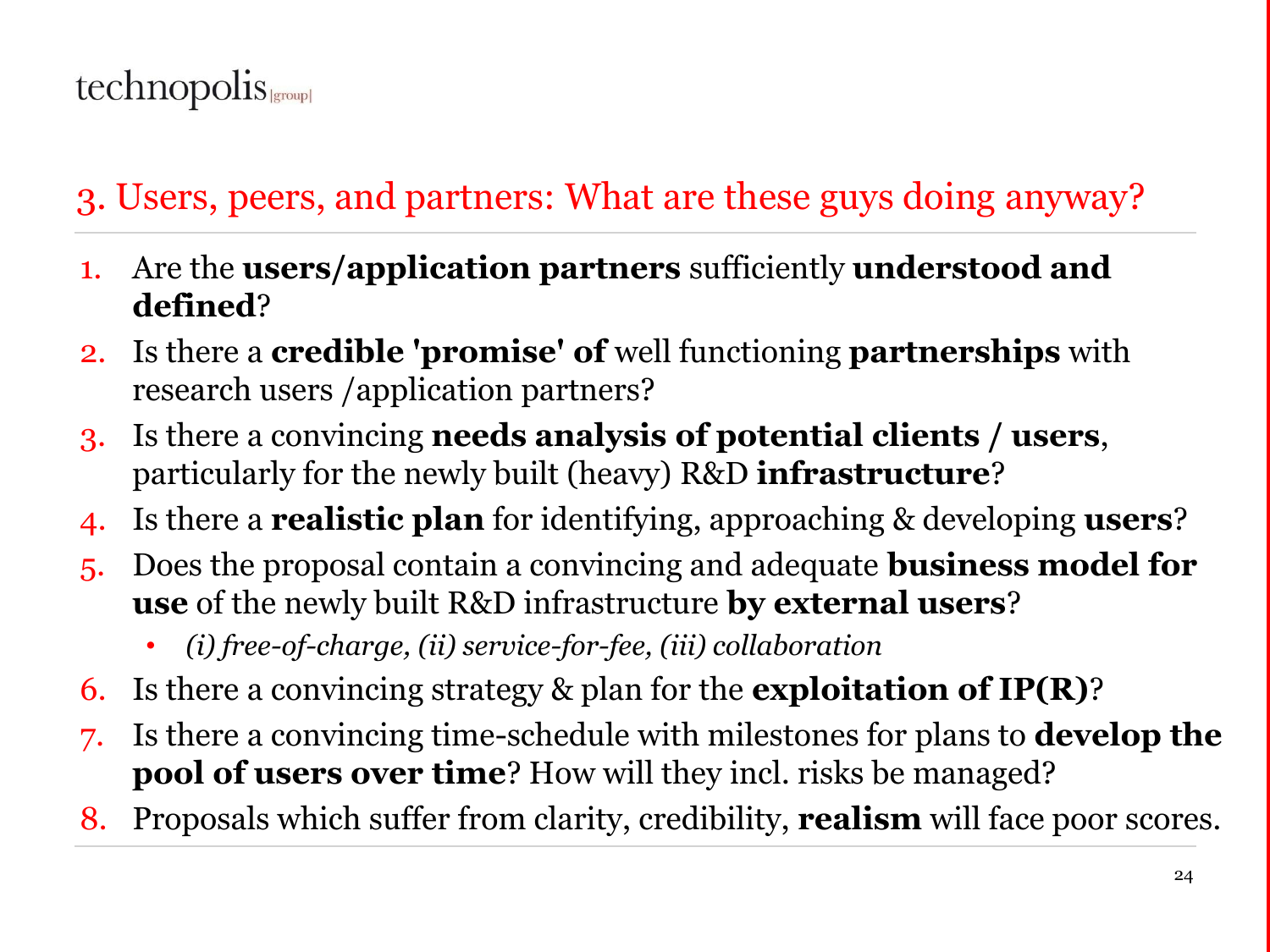### 4. **The** bottleneck, at all places: Human resources

- 1. Is the **age, seniority and gender structure** of the team, and the plans for its further development **balanced and appropriate**?
- 2. Does the applicant already has or plans to install a **system for training of R&D personnel**, suitable to contribute to the research agenda?
- 3. Does the proposal contain a credible, adequate **plan for development of MA /PhD** graduates and for reproduction of the research team?
- 4. Does the proposal contain a convincing **recruitment plan**, including **reintegration of Czech researchers** from abroad?
- 5. Does the proposal contain a convincing **career development plan**?
- 6. Does the proposal contain a convincing **plan for mobility of researchers**, not the least vis-à-vis application / industrial partners?
- 7. Is there a realistic **overall time-schedule** for HR related activities, an indication of associated risks and how will they be managed?
- 8. Proposals with a well described but questionable HR policy will be better off than proposals which are lacking substantial statements anyway.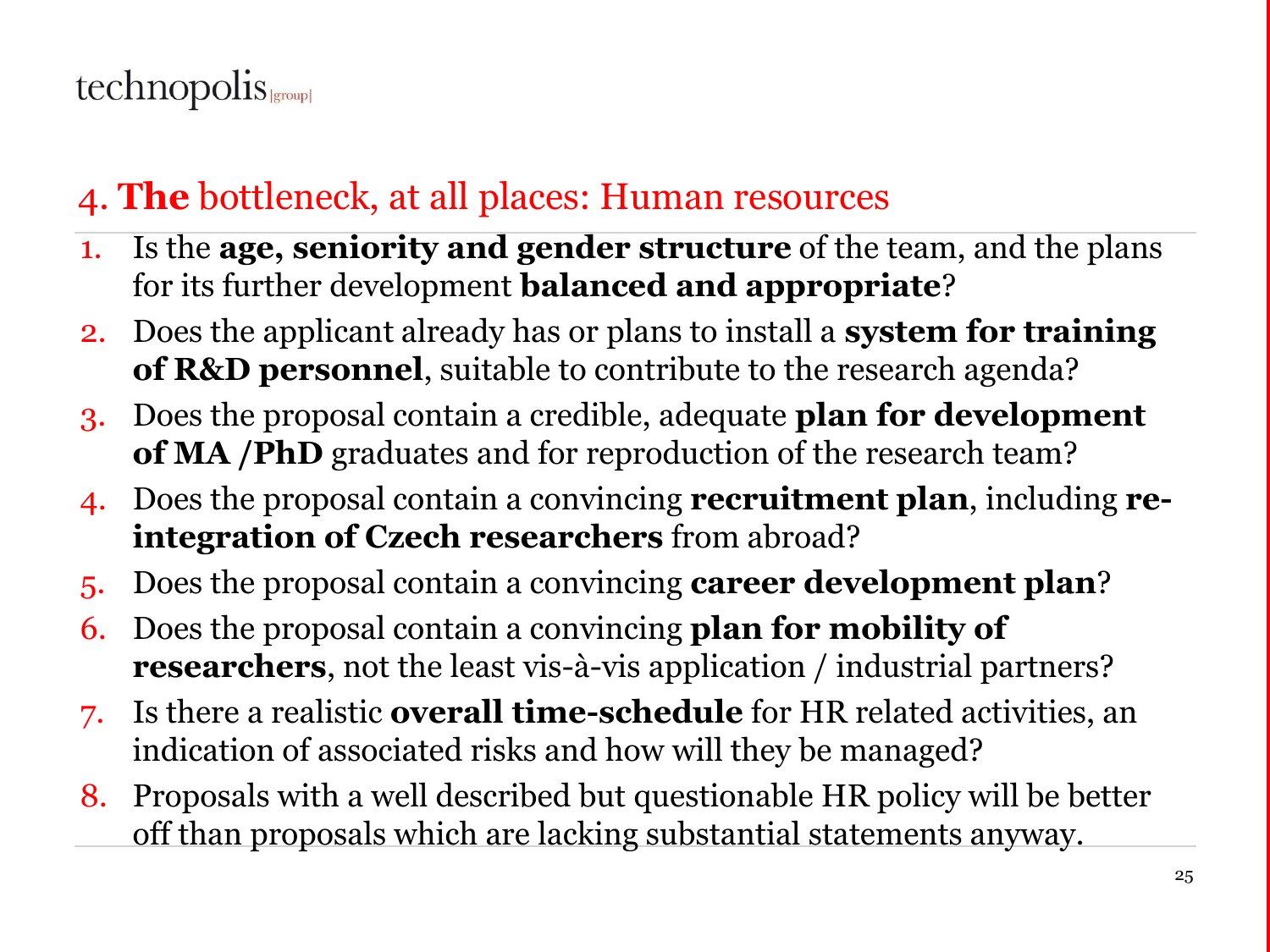### 5. Management matters: It's the difference, which makes the difference

- 1. Is the **management structure** sound and appropriate to the proposal objectives?
- 2. Is the **experience** of the **management** and the **implementation team** adequate? Will **shared affiliations** be managed properly?
- 3. Does the **management model** properly specify the involvement of users/ partners from the application sector?
- 4. In case of **consortia**, does the proposal properly define the relationships within the consortium?
- 5. Are the proposed activities well defined in terms of **logical and temporal sequence**? Are the chosen time periods adequate and realistic?
- 6. Is there a convincing **quality policy** with respect to research and operational management?
- 7. Are the various **risks** sufficiently specified and addressed properly (delays, recruitment problems, etc.)?
- 8. Is there a **clear time-schedule** for an overall project management and eventual changes?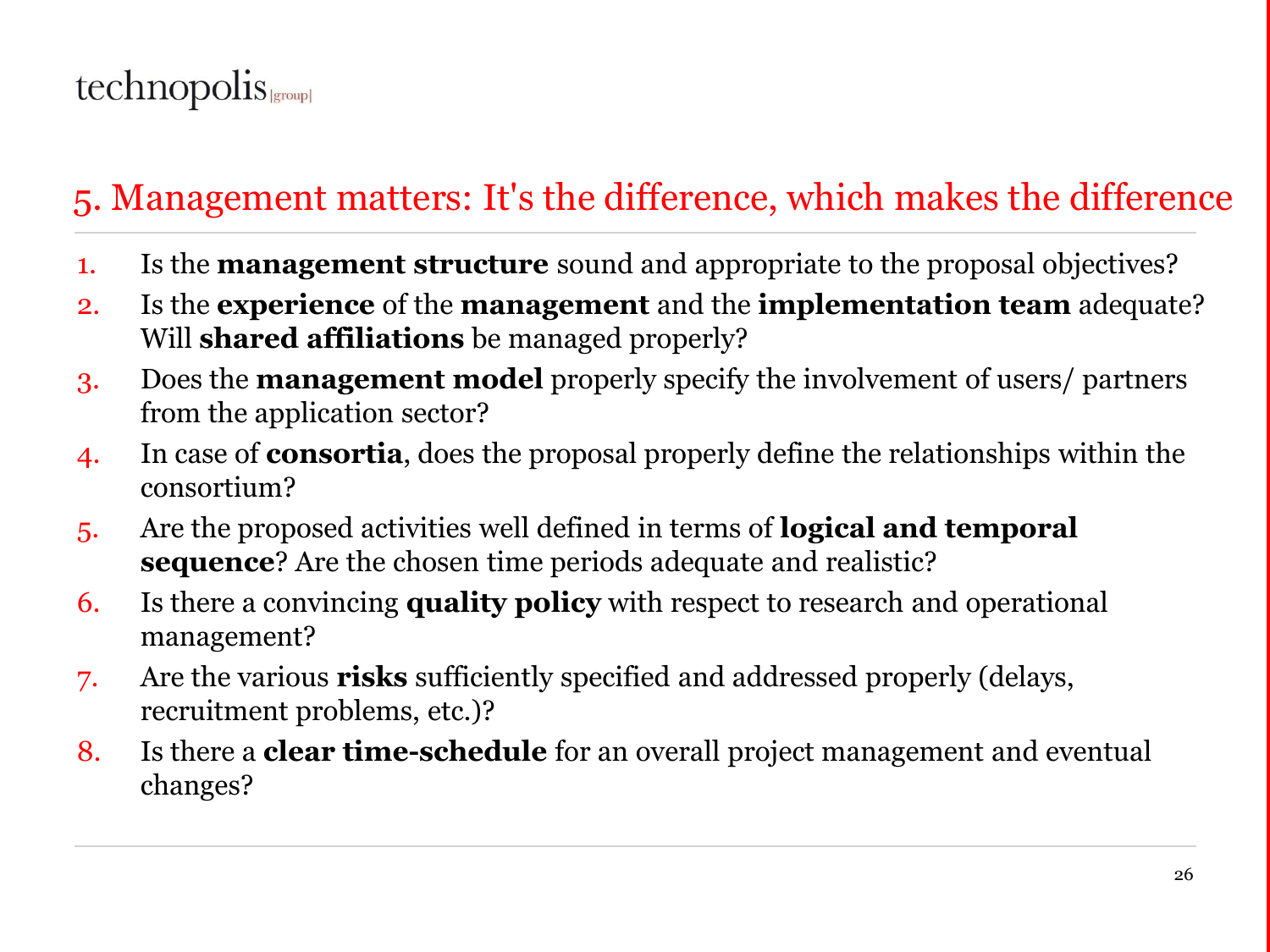## 6. The bill, please!

- 1. Are the **budget items** properly structured and well justified?
	- *Are all bigger / more expensive pieces of equipment justified?*
	- *Are there any budget items missing?*
- 2. Are the **budget levels** adequate and appropriate?
	- *Are the estimated running costs after completion realistic (depreciation, re-investment)?*
- 3. Is the **funding and revenue plan** well justified and sufficient? Are its assumptions clearly articulated?
- 4. Is there a **clear time-schedule** for an overall budgeting and its eventual changes? Is the assessment of risks and the corresponding **contingency plan** realistic?
- 5. NB: **Regional R&D centres** shall be clear and convincing about income from contract research; **Centres of Excellence** from competitive funding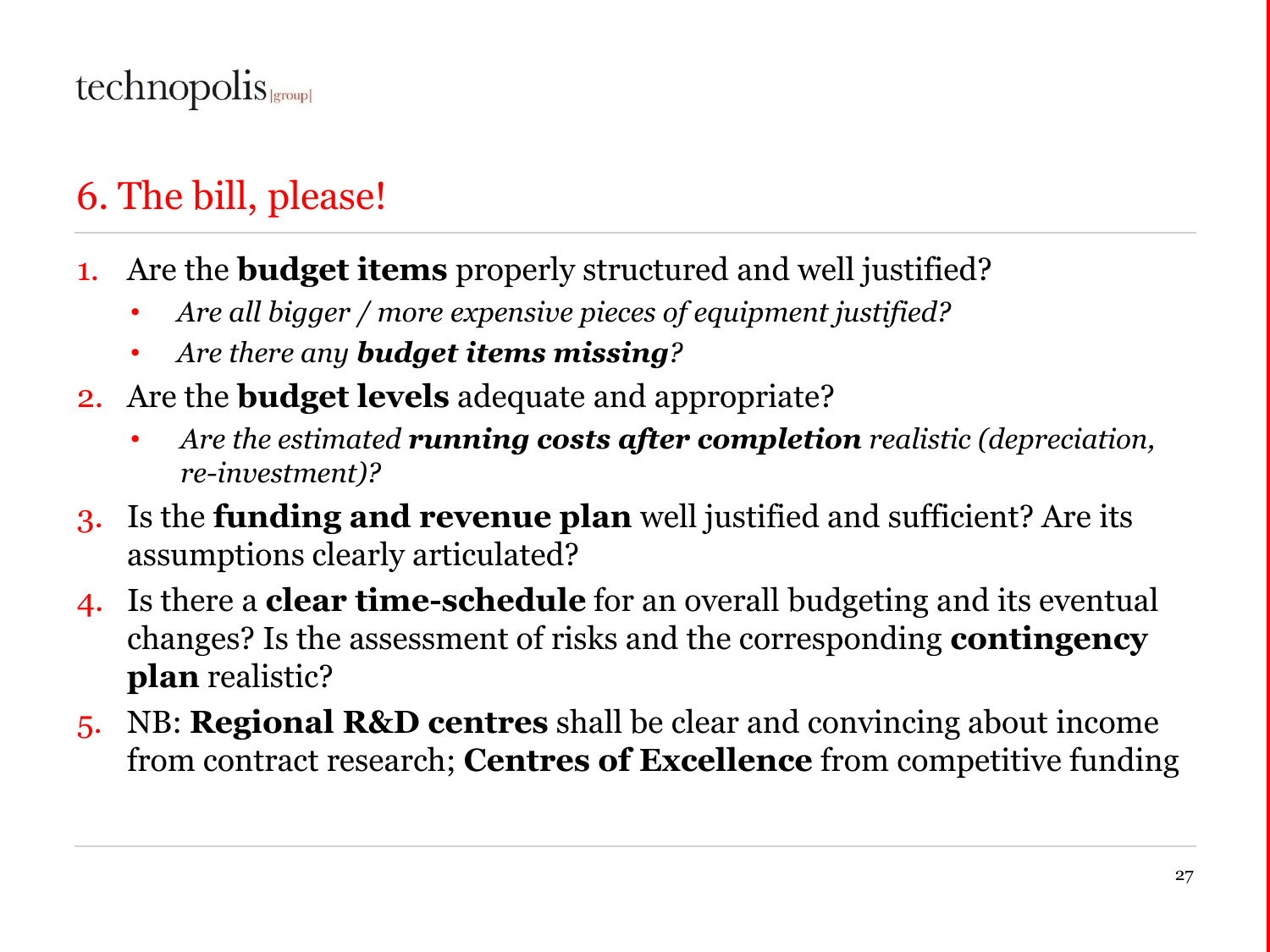## How to **think** and **write** a great research centre proposal?

- **Think** a great research centre proposal
- Then **write** it down!
- Create **your** proposal for **your** centre!
- Be **visionary**, strive for goals! ("If a man does not know which port he seeks, no wind is the right wind!" Lucius Annaeus Seneca)
- But be **realistic, as you have to manage it!**
- **Go for it!**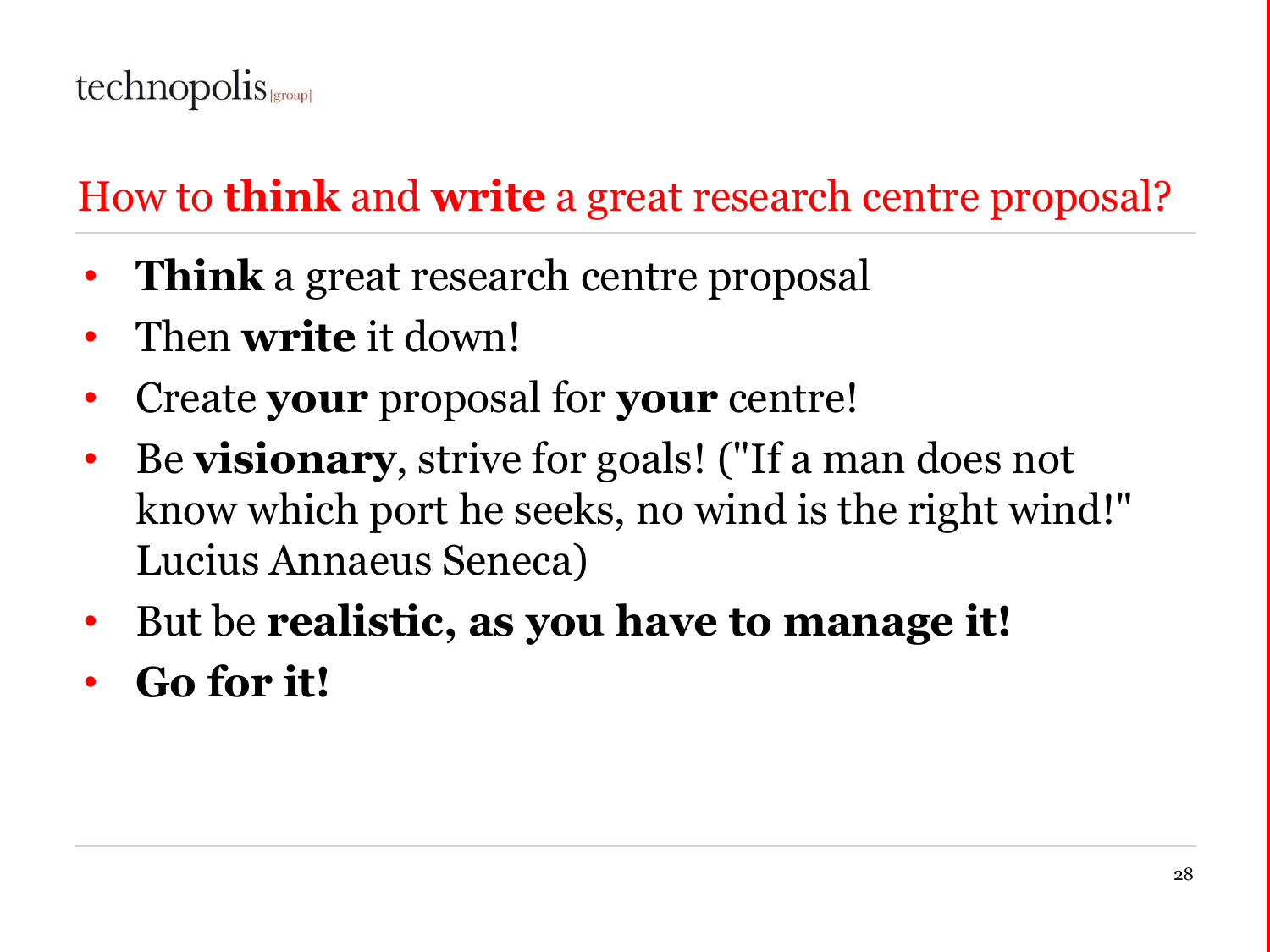## Opportunities for learning

- The German Fraunhofer Gesellschaft for clarity and simplicity of the organisational and financial model
- The Austrian COMET programme for the strategic collaboration between universities, RTOs and companies
- The Centre for Medical Research at the Medical University of Graz (Austria) for the way to manage so-called core facilities for the clinical and pre-clinical research in the
- The Flemish Inter-university micro-electronics centre (IMEC) for almost everything